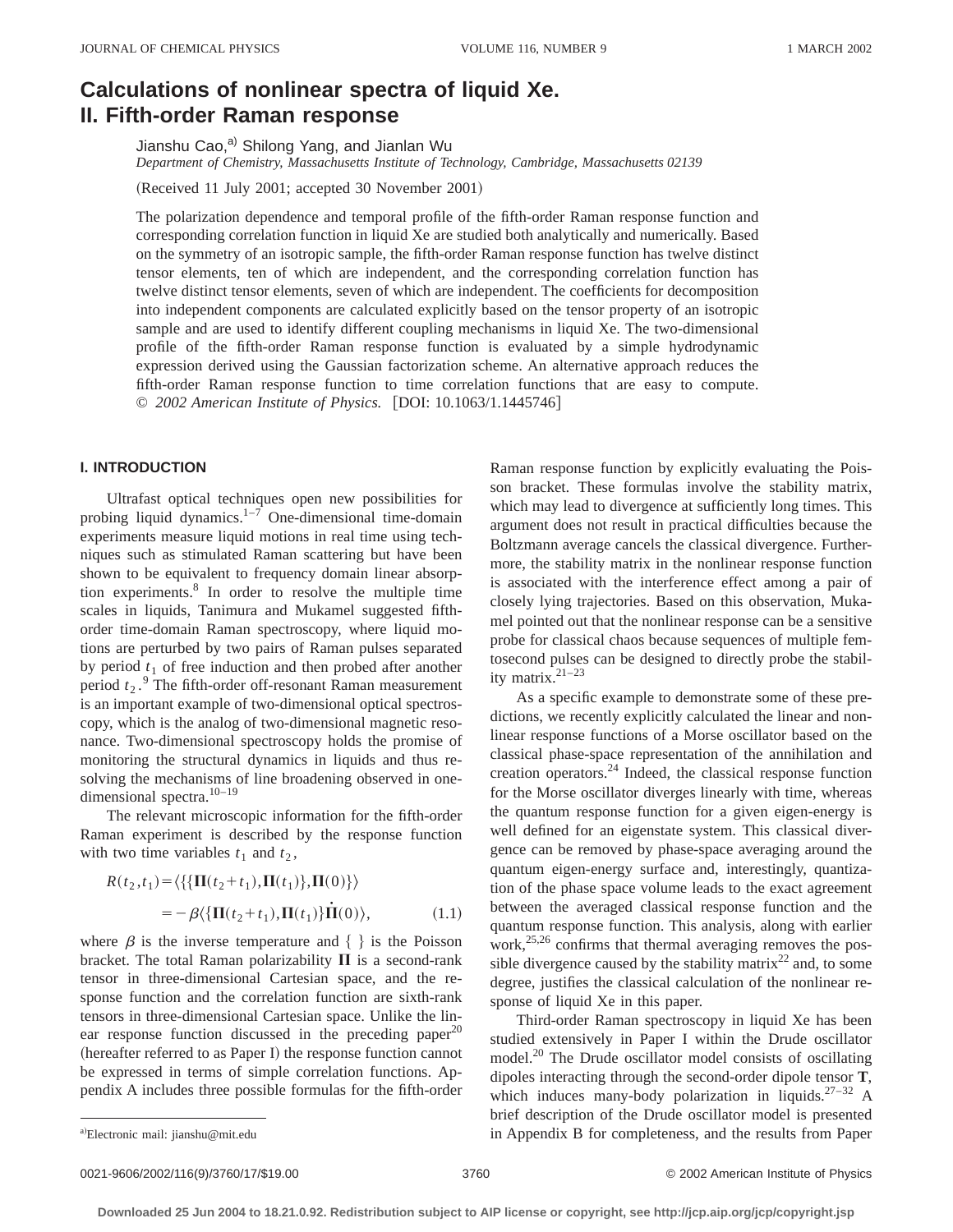I are summarized in the following. The Raman signal in rare gases arises from dipole–induced-dipole (DID) interactions. The leading contribution to the anisotropic component of the Raman spectrum is the two-body DID interaction, whereas the leading contribution to the isotropic component of the Raman spectrum is the three-body DID interaction. Higher order many-body polarization terms are incorporated through a renormalization procedure. In comparison with the anisotropic part, we find that the isotropic part of the effective dipole–dipole tensor has a short interaction range, resulting in a fast initial decay in the isotropic Raman response of atomic liquids. Polarization selectivity of third-order Raman spectroscopy is then studied within the Drude oscillator model. The third-order Raman response can be decomposed into an isotropic component and an anisotropic component with the coefficients determined uniquely by the tensor properties of the total polarizability. An interesting outcome of Paper I is the introduction of a simple mode coupling procedure: the Gaussian factorization scheme, which approximates liquid densities as Gaussian variables and maintains the equilibrium distribution by imposing pair correlation functions. In combination with the mean spherical approximation for the direct correlation function, we are able to recover the mode-coupling equation for the intermediate scattering function and the simple hydrodynamic expression for the thirdorder Raman correlation function. In comparison with the standard mode-coupling formalism, the Gaussian factorization scheme is direct and intuitive, and may help reveal underlying assumptions of mode-coupling theory. The scheme is used to evaluate the third-order Raman response in Paper I and the fifth-order Raman response in Sec. III of this paper.

A central issue of two-dimensional spectroscopy is the polarization dependence, which in principle allows us to selectively measure different types of interactions. The influence of the rotational Brownian motion on the fifth-order polarization was first examined by Tokmakoff with the implicit assumption of the equivalence between the polarization dependence of the response function and that of the correlation function.33,34 The relative intensities at different geometries have also been estimated via the instantaneous normal mode (INM) method. $35-40$  Kaufman, Blank, and Fleming<sup>19</sup> examined polarization selectivity in the fifth-order Raman signal of liquid  $CS_2$  and found reasonable agreement with the INM predictions by Murry, Fourkas, and Keyes. $38-40$  In Sec. II, the symmetry and polarization selectivity of the fifthorder Raman correlation function and response function are established without specific reference to the rotational Brownian model or the type of liquids. Within the renormalized Drude oscillator model, the twelve distinct tensor components are decomposed into independent components that correspond to different types of DID interactions and couplings in liquid Xe.

Multidimensional optical spectra have been successfully calculated using multilevel quantum dissipative systems or Brownian oscillator models. Mukamel's group used an oscillator picture to predict multidimensional spectroscopies of electronic and vibrational excitations.<sup>41</sup> Okumura and Tanimura developed a systematic expansion of the nonlinear response function of the dissipative anharmonic system.<sup>42,43</sup>

Cho and co-workers derived expressions for various nonlinear Raman and infrared signals based on the system-bath Hamiltonian.44,45 Since most liquids are classical at room temperature, we will calculate the fifth-order Raman response function in liquid Xe within classical mechanics. Although numerous theories and simulation methods have been developed for linear response processes,  $46-52$  relatively few attempts are made on the nonlinear response function. Molecular dynamics (MD) calculations of the third-order and fifth-order response functions have been carried out by Ma and Stratt on liquid  $Xe^{53}$  and by Jansen, Snijders, and Duppen on  $CS_2$ .<sup>54</sup> These molecular dynamics simulations involve the propagation of the stability matrix or the actual simulation of the perturbed system on a time grid and are, therefore, computationally demanding. To avoid this difficulty, Mukamel, Piryatinski, and Chernyak explored semiclassical approximations for calculating multidimensional spectra in liquids.<sup>55</sup> Recently, Williams and Loring computed the classical mechanical vibrational echo by means of the fluctuating frequency approximation, which solves a driven dissipative anharmonic oscillator as a harmonic oscillator with a fluctuating frequency.<sup>56,57</sup> Denny and Reichman derived a mode-coupling expression for the fifth-order Raman signal in liquid Xe using a version of the quantum projection operator method and related the nonlinear response function to density fluctuations.<sup>58</sup> In Sec. III, we obtain a similar expression directly from classical mechanics without reference to quantum projection operators. Our approach is based on the Gaussian factorization scheme, which is shown in Paper I to recover the mode-coupling equation for the intermediate scattering function. The resulting expression for the fifthorder Raman response function compares well with numerical results and approximately reproduces the polarization dependence.

The difficulties in computing the fifth-order response function motivate us to seek a complementary approach. Instead of a direct calculation, the fifth-order response function is transformed in Sec. IV into the two-time correlation function or one-time correlation function. These correlation functions are easily examined for their time dependence and polarization dependence. As shown in Appendix A, the fifthorder Raman response function cannot be written as a correlation function without involving the stability matrix; thus certain information content in the response function is lost upon transformation. Nevertheless, these correlation functions can be calculated and analyzed accurately, thus providing a different perspective of two-dimensional Raman spectroscopy.

### **II. POLARIZATION SELECTIVITY**

#### **A. Symmetry and independent components**

To explore the symmetry of the fifth-order Raman response function, we first study the two-time correlation function for the total polarizability, defined as

$$
C(t_2, t_1) = \langle \Pi(t_2 + t_1) \Pi(t_1) \Pi(0) \rangle
$$
 (2.1)

whose relationship to the fifth-order Raman response function is explained in Appendix A. The two-time correlation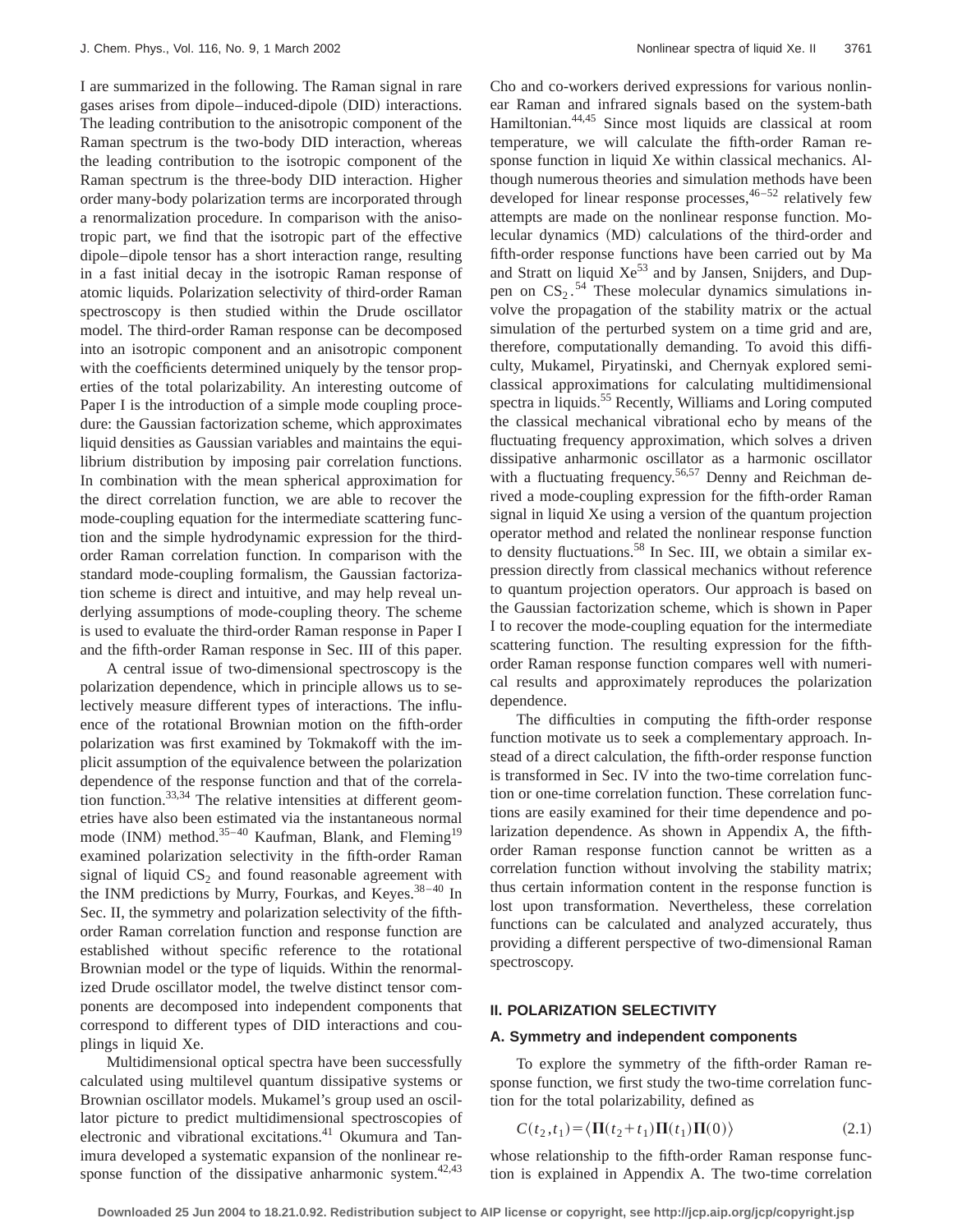| TABLE I. Decomposition of the twelve distinct tensor elements of the fifth-order Raman correlation function  |  |  |  |  |
|--------------------------------------------------------------------------------------------------------------|--|--|--|--|
| into five independent components, as defined via the reduced probability distribution function in Sec. II B. |  |  |  |  |

|                | $C(t_2,t_1)$  | $\langle DDD \rangle$ | $\langle IDD \rangle$ | $\langle DID \rangle$ | $\langle D D I \rangle$ | $\langle III \rangle$ |
|----------------|---------------|-----------------------|-----------------------|-----------------------|-------------------------|-----------------------|
| $C_1$          | ZZZZZZ        | 16/35                 | 4/5                   | 4/5                   | 4/5                     |                       |
| $C_2$          | YYZZZZ        | $-8/35$               | 4/5                   | $-2/5$                | $-2/5$                  |                       |
| $C_3$          | ZZYYZZ        | $-8/35$               | $-2/5$                | 4/5                   | $-2/5$                  |                       |
| $C_4$          | ZZZZYY        | $-8/35$               | $-2/5$                | $-2/5$                | 4/5                     |                       |
| $C_5$          | <b>ZZYYXX</b> | 16/35                 | $-2/5$                | $-2/5$                | $-2/5$                  |                       |
| C <sub>6</sub> | ZZZYZY        | 6/35                  | 1/5                   |                       | $\Omega$                |                       |
| $C_7$          | ZYZZZY        | 6/35                  | $\theta$              | 1/5                   | $\theta$                |                       |
| $C_8$          | ZYZYZZ.       | 6/35                  | 0                     |                       | 1/5                     |                       |
| $C_{9}$        | <b>ZZXYXY</b> | $-12/35$              | 1/5                   |                       | $\Omega$                |                       |
| $C_{10}$       | <i>XYZZXY</i> | $-12/35$              | $\theta$              | 1/5                   |                         |                       |
| $C_{11}$       | <i>XYXYZZ</i> | $-12/35$              | 0                     |                       | 1/5                     |                       |
| $C_{12}$       | ZYYXXZ        | 9/35                  | 0                     |                       | $\Omega$                |                       |

function is a six-rank tensor with  $3^6$  = 726 tensor elements. In an isotropic sample, the symmetry of reflection in any plane removes all elements with an odd number of any Cartesian index and leaves 183 tensor elements.<sup>59</sup> Further, the correlation function is invariant to the permutation of the Cartesian coordinate and the interchange of indices of a Raman pulse pair. Thus, the two-time correlation function tensor for the total polarizability consists of twelve distinct elements, which will be calculated explicitly in this section.

To proceed, we construct three combinations of correlation functions from the tensor elements:

$$
Z_{\mu} = C_{\mu\mu\mu\mu\mu\mu}
$$
 (2.2)

with one distinct Cartesian index,

$$
Z_{\mu\nu} = C_{\nu\nu\mu\mu\mu\mu} + C_{\mu\mu\nu\nu\mu\mu} + C_{\mu\mu\mu\mu\nu\nu} + 4(C_{\mu\mu\mu\nu\mu\nu} + C_{\mu\nu\mu\mu\mu\nu} + C_{\mu\nu\mu\nu\mu\nu})
$$
\n(2.3)

with two distinct Cartesian indices, and

$$
Z_{\mu\nu\gamma} = C_{\mu\mu\nu\nu\gamma\gamma} + 2(C_{\gamma\gamma\mu\nu\mu\nu} + C_{\mu\nu\gamma\gamma\mu\nu} + C_{\mu\nu\mu\nu\gamma\gamma}) + 8C_{\mu\nu\nu\gamma\gamma\mu}
$$
\n(2.4)

with three distinct Cartesian indices. The coefficients in the above-presented equations arise from the accounting due to the interchange of the indices in each pairs of Raman pulses. The permutation of the Cartesian coordinate makes all members in each set equivalent. For an isotropic sample, rotation along any axis will not change the value of the matrix element. As derived in Appendix C, the rotational symmetry introduces rigorous ratios among the three sets:

$$
Z_{\mu} : Z_{\mu\nu} : Z_{\mu\nu\gamma} = 1 : 3 : 1 \tag{2.5}
$$

leaving ten independent components for the two-time correlation function.

Finally, the time reversal symmetry of the equilibrium liquid allows us to write

$$
C_{\mu_2 \nu_2 \mu_1 \nu_1 \mu_0 \nu_0}(t_2, t_1) = C_{\mu_0 \nu_0 \mu_1 \nu_1 \mu_2 \nu_2}(t_1, t_2), \tag{2.6}
$$

where both the two time variables and the two corresponding pairs of electric field polarizations are interchanged. Explicitly, from the twelve tensor elements in Table I, we have  $C_{yyzzzz}(t_2, t_1) = C_{zzzzyy}(t_1, t_2), C_{zzzyzy}(t_2, t_1) = C_{zyzyzz}$  $\times$ ( $t_1, t_2$ ), and  $C_{zzyxyy}(t_2, t_1) = C_{xyxyzz}(t_1, t_2)$ , thus removing three independent components. In conclusion, with all the symmetry considerations, the number of independent polarization components for the two-time correlation function is seven.

The tensor symmetry in the two-time correlation function gives more polarization selectivity than that in the single-time correlation function and can be used to extract more information about internuclear interactions in liquids. As shown in Paper I, the correlation function in the thirdorder Raman experiment is a fourth-rank tensor and has two independent components. Interestingly, the normalized dipole–dipole interaction model has an isotropic component and an anisotropic component, which can be separated in the third-order experiment. But, additional components, such as the contribution of the nonresonant scattering and the deviation from the DID interaction, cannot be isolated in the thirdorder measurement. The seven independent components in the two-time correlation function provide the potential to isolate more independent contributions to the Raman signal.

### **B. Reduced probability distribution**

Within the renormalized DID approximation, the twotime correlation function can be written in a general form as

$$
C(t_2, t_1) = \langle \Pi(t_2 + t_1) \Pi(t_1) \Pi(0) \rangle
$$
  
=  $\bar{\alpha}^6 \int d\mathbf{r}_0 d\mathbf{r}_1 d\mathbf{r}_2 \overline{\mathbf{T}}(\mathbf{r}_2) \overline{\mathbf{T}}(\mathbf{r}_1) \overline{\mathbf{T}}(\mathbf{r}_0)$   
 $\times P(\mathbf{r}_0, 0; \mathbf{r}_1, t_1; \mathbf{r}_2, t_1 + t_2),$  (2.7)

where  $P(\mathbf{r}_0, 0; \mathbf{r}_1, t_1; \mathbf{r}_2, t_1 + t_2)$  is the reduced joint probability distribution function (PDF) for finding one pair of liquid particles with relative coordinate  $\mathbf{r}_0$  at zero time, one pair of liquid particles with relative coordinate  $\mathbf{r}_1$  at time  $t_1$ , and one pair of liquid particles with relative coordinate  $\mathbf{r}_2$  at time  $t<sub>2</sub>$ . The reduced probability is obtained after integrating all other degrees of freedom except for  $\mathbf{r}_0$ ,  $\mathbf{r}_1$ , and  $\mathbf{r}_2$ .

For an isotropic liquid, the joint probability distribution function is a function of the relative positions and the relative angles

$$
P(\mathbf{r}_0, 0; \mathbf{r}_1, t_1; \mathbf{r}_2, t_1 + t_2)
$$
  
=  $P(r_0, r_1, r_2, \hat{\mathbf{r}}_{01}, \hat{\mathbf{r}}_{12}, \hat{\mathbf{r}}_{20}, 0, t_1, t_1 + t_2),$  (2.8)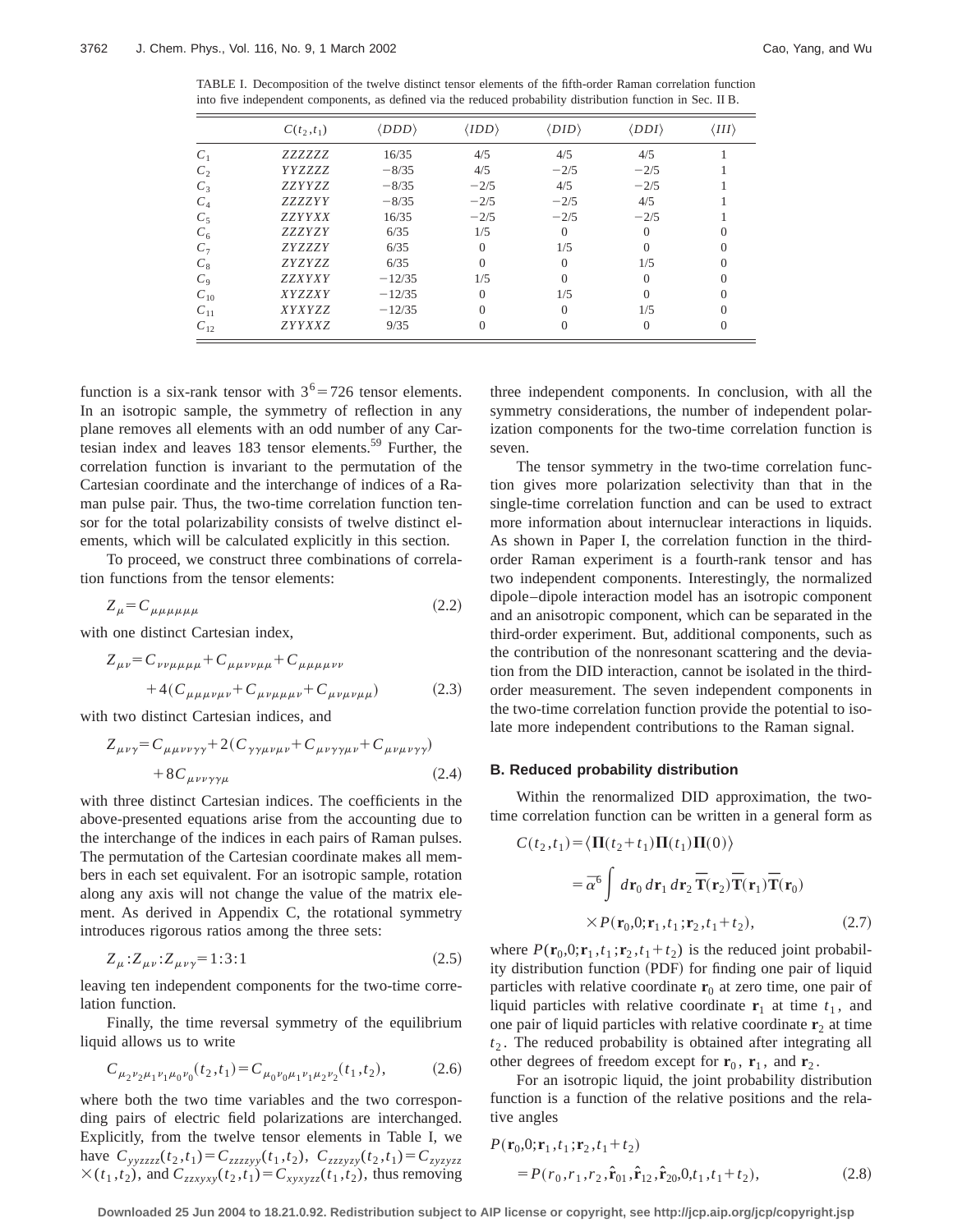where  $\hat{\mathbf{r}}_{01}$  is the angle formed by unit vectors  $\hat{r}_1$  and  $\hat{r}_1$ ,  $\hat{\mathbf{r}}_{12}$ and  $\hat{\mathbf{r}}_{20}$  are defined in a similar fashion. With a relatively large temporal separation of  $(t_2 - t_1)$ , the angular correlation between the first pair and the last pair is weak so that

$$
P(\mathbf{r}_0, 0; \mathbf{r}_1, t_1; \mathbf{r}_2, t_1 + t_2) \approx P(r_0, r_1, r_2, \hat{\mathbf{r}}_{01}, \hat{\mathbf{r}}_{12}, 0, t_1, t_1 + t_2),
$$
\n(2.9)

where the functional dependence on  $\hat{\mathbf{r}}_{02}$  is ignored. Then, the approximate PDF can be expanded as a function of the angle between  $\mathbf{r}_2$  and  $\mathbf{r}_1$  and the angle between  $\mathbf{r}_1$  and  $\mathbf{r}_0$ , giving

$$
P(\mathbf{r}_0, 0; \mathbf{r}_1, t_1; \mathbf{r}_2, t_1 + t_2)
$$
\n
$$
\approx \frac{1}{4\pi} \sum_{lm} Y_{lm}(\hat{\mathbf{r}}_0) Y_{lm}^*(\hat{\mathbf{r}}_1) \frac{1}{4\pi} \sum_{l'm'} Y_{l'm'}(\hat{\mathbf{r}}_1) Y_{l'm'}^*(\hat{\mathbf{r}}_2)
$$
\n
$$
\times P_{ll'}(r_0, 0; r_1, t_1; r_2, t_1 + t_2), \qquad (2.10)
$$

where  $Y_{lm}$  is the spherical harmonic function. Substituting Eq.  $(2.10)$  into Eq.  $(2.7)$  and separating the angular and radial parts of the spatial integration, we have

$$
C(t_2, t_1) \approx \langle \mathbf{D}_{\mu_2 \nu_2} \mathbf{D}_{\mu_1 \nu_1} \mathbf{D}_{\mu_0 \nu_0} \rangle C_{DDD}(t_2, t_1)
$$
  
+  $\langle \mathbf{D}_{\mu_2 \nu_2} \mathbf{D}_{\mu_1 \nu_1} \mathbf{I}_{\mu_0 \nu_0} \rangle C_{DDI}(t_2, t_1)$   
+  $\langle \mathbf{D}_{\mu_2 \nu_2} \mathbf{I}_{\mu_1 \nu_1} \mathbf{D}_{\mu_0 \nu_0} \rangle C_{DDD}(t_2, t_1)$   
+  $\langle \mathbf{I}_{\mu_2 \nu_2} \mathbf{D}_{\mu_1 \nu_1} \mathbf{D}_{\mu_0 \nu_0} \rangle C_{IDD}(t_2, t_1)$   
+  $\langle \mathbf{I}_{\mu_2 \nu_2} \mathbf{I}_{\mu_1 \nu_1} \mathbf{I}_{\mu_0 \nu_0} \rangle C_{III}(t_2, t_1),$  (2.11)

where the orientational average is taken with respect to the angles between unit vectors. The first term is the contribution from the anisotropic polarizability, the last term from the isotropic polarizability, and the three other terms are the mixed contributions. The radial parts are time dependent and are given explicitly as

$$
C_{DDD}(t_{2}, t_{1}) = \overline{\alpha}^{6} \int d\mathbf{r}_{0} d\mathbf{r}_{1} d\mathbf{r}_{2} P_{22}(r_{0}, 0; r_{1}, t_{1}; r_{2}, t_{1}
$$

$$
+ t_{2}) h_{D}(r_{0}) h_{D}(r_{1}) h_{D}(r_{2}),
$$

$$
C_{IDD}(t_{2}, t_{1}) = \overline{\alpha}^{6} \int d\mathbf{r}_{0} d\mathbf{r}_{1} d\mathbf{r}_{2} P_{02}(r_{0}, 0; r_{1}, t_{1}; r_{2}, t_{1}
$$

$$
+ t_{2}) h_{I}(r_{0}) h_{D}(r_{1}) h_{D}(r_{2}),
$$

$$
C_{DID}(t_{2}, t_{1}) = \overline{\alpha}^{6} \int d\mathbf{r}_{0} d\mathbf{r}_{1} d\mathbf{r}_{2} P_{22}(r_{0}, 0; r_{1}, t_{1}; r_{2}, t_{1}
$$

$$
+ t_{2}) h_{D}(r_{0}) h_{I}(r_{1}) h_{D}(r_{2}),
$$
(2.12)

$$
C_{DDI}(t_2,t_1) = \overline{\alpha}^6 \int d\mathbf{r}_0 d\mathbf{r}_1 d\mathbf{r}_2 P_{20}(r_0,0; r_1,t_1; r_2,t_1+ t_2)h_D(r_0)h_D(r_1)h_I(r_2),
$$
  

$$
C_{III}(t_2,t_1) = \overline{\alpha}^6 \int d\mathbf{r}_0 d\mathbf{r}_1 d\mathbf{r}_2 P_{00}(r_0,0; r_1,t_1; r_2,t_1+ t_2)h_I(r_0)h_I(r_1)h_I(r_2),
$$

which can also be expressed in terms of the Legendre polynomial as a function of the time-dependent angles. Clearly, the relationship  $C_{IDD}(t_2, t_1) = C_{DDI}(t_1, t_2)$  vindicates the time reversal symmetry and leaves effectively four independent radial functions. The angular average, which defines the coefficients in the decomposition, is expressed explicitly as

$$
\langle \mathbf{D}_{zz} \mathbf{D}_{zz} \mathbf{D}_{zz} \rangle
$$
  
\n
$$
= \frac{1}{4\pi} \int d\hat{\mathbf{r}}_2 d\hat{\mathbf{r}}_1 d\hat{\mathbf{r}}_0 \mathbf{D}_{zz}(\hat{\mathbf{r}}_2) \mathbf{D}_{zz}(\hat{\mathbf{r}}_1) \mathbf{D}_{zz}(\hat{\mathbf{r}}_0)
$$
  
\n
$$
\times \sum_m Y_{2m}(\hat{\mathbf{r}}_0) Y_{2m}^*(\hat{\mathbf{r}}_1) \sum_m Y_{2m'}(\hat{\mathbf{r}}_1) Y_{2m'}^*(\hat{\mathbf{r}}_2)
$$
  
\n
$$
= \frac{1}{4\pi} \int d\hat{\mathbf{r}} \mathbf{D}_{zz}(\hat{\mathbf{r}}) \mathbf{D}_{zz}(\hat{\mathbf{r}}) \mathbf{D}_{zz}(\hat{\mathbf{r}})
$$
  
\n
$$
= \frac{16}{35}
$$
 (2.13)

and similarly for other angular averages. In Table I, these coefficients are explicitly evaluated for all twelve tensor elements and can be verified for their rotational symmetry and time reversal symmetry. The ratios listed in Table I are similar to those derived from the rotational diffusion model of the dipolar fluid<sup>34</sup> or those evaluated through the normal mode analysis.40 The derivation and the symmetry analysis here and hereafter are more general and rigorous.

A key consideration is that for atomic fluids the dipole is formed transiently by at least two atoms. To leading order, two atoms form a transient molecule bond through the dipole–induced-dipole interaction and give rise to the anisotropic polarizability, whereas the three-body polarization effect leads to the isotropic polarizability and additional atomic polarizability. Therefore, to leading order, the transient anisotropic polarizability is independent of the liquid density, whereas the isotropic polarizability is proportional to the liquid density. As a result, the anisotropic part of the polarization tensor is larger than the isotropic part, and we estimate the relative intensity for the radial function as  $C_{DDD}$  $>C_{\text{IDD}}$ ,  $C_{\text{DID}}$ ,  $C_{\text{DDI}} > C_{\text{III}}$ . In a dilute sample, we have only the depolarization polarizability with the resulting time dependence given by  $C_{DDD}(t_2, t_1)$ , so that the intensity of the tensor element follows the ratios indicated by the first column in Table I. As the liquid density increases, these ratios will be contaminated by the contribution from the isotropic part of the DID polarizability and will be modified according to Eq.  $(2.11)$ .

The diffusion model is used in Paper I for the third-order Raman correlation function to demonstrate a slow free induction decay for the isotropic component and a fast free induction decay for the depolarized component. The asymptotic behavior of each independent component in Eq.  $(2.11)$  approaches exponential decay with a decay constant  $\lambda$ . This argument predicts  $\lambda_{DDD}$ ,  $\lambda_{DID} > \lambda_{DDI}$ ,  $\lambda_{IDD} > \lambda_{III}$ , where the subscripts denote the five components. Though obtained for the two-time correlation function, these predictions also apply to the fifth-order Raman response function in the long-time limit.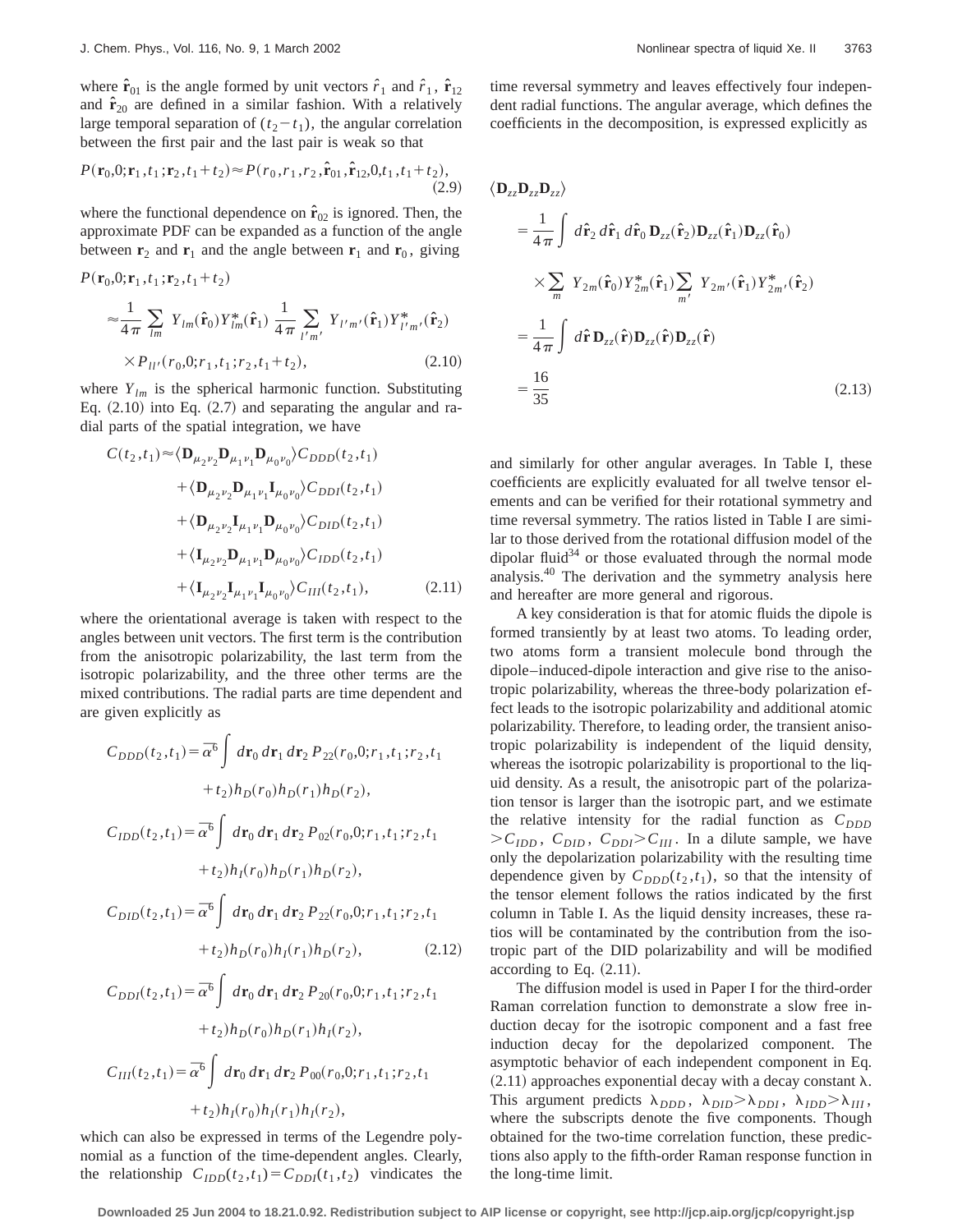TABLE II. Decomposition of the fifth-order Raman response function and correlation function into five independent components based on symmetry considerations. The coefficients are normalized by the *ZZZZZZ* component, with two undetermined difference coefficients  $\delta c_6 \neq \delta c_8$  for the response function, and with one undetermined difference coefficient  $\delta c = \delta c_6 = \delta c_8$  for the correlation function.

|                | $C(t_1,t_2)$  | $c_{DDD}$                        | $c_{IDD}$ | $c_{DID}$ | $c_{DDI}$ | $c_{III}$ |
|----------------|---------------|----------------------------------|-----------|-----------|-----------|-----------|
| $C_1$          | ZZZZZZ        |                                  |           |           |           |           |
| C <sub>2</sub> | YYZZZZ        | $-1/2$                           |           | $-1/2$    | $-1/2$    |           |
| $C_3$          | ZZYYZZ        | $-1/2$                           | $-1/2$    |           | $-1/2$    |           |
| $C_4$          | ZZZZYY        | $-1/2$                           | $-1/2$    | $-1/2$    |           |           |
| $C_5$          | <b>ZZYYXX</b> |                                  | $-1/2$    | $-1/2$    | $-1/2$    |           |
| $C_6$          | ZZZYZY        | $3/8 - \delta c_6$               | 1/4       |           |           |           |
| $C_7$          | ZYZZZY        | $3/8 + \delta c_6 + \delta c_8$  | $\Omega$  | 1/4       | $\Omega$  |           |
| $C_8$          | ZYZYZZ        | $3/8 - \delta c_8$               |           |           | 1/4       |           |
| $C_{9}$        | <b>ZZXYXY</b> | $-3/4-2\delta c_{6}$             | 1/4       |           | $\Omega$  |           |
| $C_{10}$       | <i>XYZZXY</i> | $-3/4+2 \delta c_6+2 \delta c_8$ | 0         | 1/4       |           |           |
| $C_{11}$       | XYXYZZ        | $-3/4-2\delta c_8$               |           |           | 1/4       |           |
| $C_{12}$       | ZYYXXZ        | 9/16                             |           |           | $\Omega$  |           |

### **C. General polarization selectivity of the correlation function**

The ratios in Table I are valid both in the initial time regime and in the long-time regime. It is reasonable to speculate that these ratios are more general than demonstrated through the approximate RDF in Sec. II C. Indeed, a set of ratios similar to Table I can be established more generally based on the tensor property of the total polarizability and the symmetry of an isotropic sample.

Within the Drude oscillator model, the total polarizability for an isotropic sample is written as  $\Pi = \Pi_I + \Pi_D$ , where  $Tr \Pi_D = 0$  is the anisotropic part and  $\Pi_I \propto \mathbf{I}$  is the isotropic part. Then, the two-time correlation function can be decomposed as

$$
C(t_2, t_1) = c_{DDD} C_{DDD}(t_2, t_1) + c_{IDD} C_{IDD}(t_2, t_1)
$$
  
+ 
$$
c_{DID} C_{DID}(t_2, t_1) + c_{DDI} C_{DDI}(t_2, t_1)
$$
  
+ 
$$
c_{III} C_{III}(t_2, t_1),
$$
 (2.14)

where components such as  $C_{DII}$ ,  $C_{IDI}$ , and  $C_{IID}$  vanish because of the symmetry of the **D** tensor. The time-reversal symmetry requires  $C_{IDD}(t_2, t_1) = C_{DDI}(t_1, t_2)$ , effectively reducing the number of independent components to four. Here,  $C_{DDD}(t_2,t_1)$  is the component associated with  $\langle \prod_D(t_2+t_1)\prod_D(t_1)\prod_D(0)\rangle$  with the corresponding coefficient given by  $c_{DDD}$ , and similar definitions hold for the other terms.

The coefficient depends on the polarization geometry. As an example, we evaluate  $c_{DDD}$  explicitly. From the zerotrace definition of the  $\Pi_D$  tensor, we have

$$
C_{zzzzzz} + C_{yyzzzzz} + C_{xxzzzz} = 0 \tag{2.15}
$$

so that  $c_1 = -2c_2 = \xi_1$  with  $\xi_1$  the value of  $c_1$ . Here, the index of the coefficient follows the definition in Table I. Similarly, we have  $c_3 = c_4 = -(1/2)\xi_1$  and  $c_5 = \xi_1$ , and thus obtain the rigorous ratios for the group of the first five coefficients. The second group consists of the coefficients from  $c_6$  to  $c_{11}$ . The zero-trace identity leads to

$$
C_{zzzyzy} + C_{yyzyzy} + C_{xxzyzy} = 0, \qquad (2.16)
$$

yielding  $c_9 = -2c_6$ , and similarly we have  $c_{10} = -2c_7$  and  $c_{11} = -2c_8$ . In addition, the time-reversal symmetry gives  $c_6 = c_8$  and  $c_9 = c_{11}$ . For simplicity, we define an average coefficient as  $\xi_2 = (2c_6 + c_7)/3$  to represent the second group. Together, the twelve distinct tensor elements are reduced to the three independent coefficients associated with the three groups:  $\xi_1$ ,  $\xi_2$ , and  $\xi_3$ , where  $\xi_3 = c_{12}$ . These coefficients are related to each other through the two conditions in Eq.  $(2.5)$  imposed by rotational symmetry. The first condition  $Z_{\mu\nu} = 3Z_{\mu}$  becomes

$$
3c_1 = c_2 + c_3 + c_4 + 4(c_6 + c_7 + c_8), \tag{2.17}
$$

which predicts  $\xi_1 : \xi_2 = 8:3$ , and the second condition  $Z_{\mu\nu\gamma}$  $=Z_\mu$  becomes

$$
c_1 = c_5 + 2(c_9 + c_{10} + c_{11}) + 8c_{12}, \t\t(2.18)
$$

which predicts  $\xi_1 : \xi_3 = 16.9$ . Hence, the ratios for the twelve coefficients associated with the  $C_{DDD}(t_2, t_1)$  component can be rigorously obtained from the symmetry arguments. Similarly, the ratios for other components can be obtained and are listed in Table II. These ratios are the same as those derived from the angular average in Table I of Sec. II B, except for the undetermined difference coefficient  $\delta c$  between  $c_6$  and  $c_8$ . Therefore, the symmetry relations alone determine the decomposition into various components and the relative ratios.

In general, the fifth-order Raman response function does not follow the polarization dependence derived here for the two-time correlation function. However, if the rotational motion is much slower than the vibrational motion, the Poisson bracket applies to the vibrational degrees of freedom but not to the rotational degrees of freedom, so that the fifth-order Raman response function follows the same polarization selectivity as described here for the two-time correlation function. This argument may be useful for establishing the polarization selectivity of multipulse infrared spectroscopy.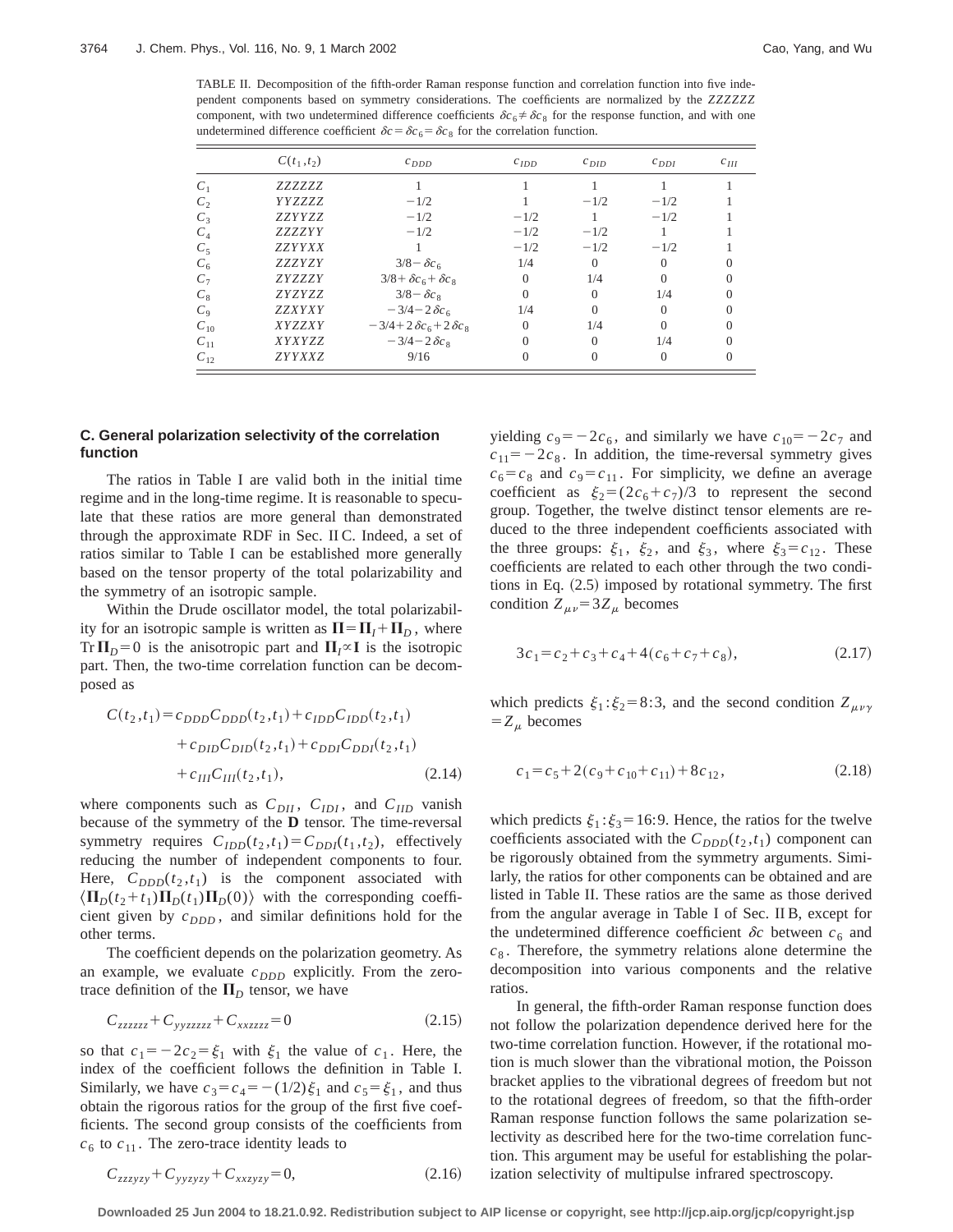# **D. General polarization selectivity of the response function**

In Secs. II A–II C, we discussed the polarization dependence of the two-time correlation function associated with the fifth-order response function. As will be seen in the following, the polarization dependence of the fifth-order response function is similar but with some additional subtleties. Following the arguments in Sec. II A, the fifth-order Raman response function is a six-rank tensor, with 726 elements. In an isotropic sample, the permutation of the Cartesian axis and the interchange of the indices for a pair of Raman pulses leave twelve distinct tensor elements, as listed in Table I. For the response function,  $R(t_2, t_1) = -\beta \langle \{\Pi(t_2)\}\rangle$  $+t_1$ ,  $\Pi(t_1)$   $\Pi(0)$ , the time-derivative  $\Pi$  obeys the same rotational transformation as the total polarizability tensor, and the Poisson bracket,  $\{\Pi(t_2+t_1), \Pi(t_1)\}\)$ , as a whole also preserves the same rotational symmetry as the product  $\Pi(t_2+t_1)\Pi(t_1)$ . The rotational symmetry of the isotropic sample imposes the same ratios among the three combinations of the response function as Eq.  $(2.5)$ . However, unlike the correlation function in Sec. II A, the response function does not follow the time-reversal symmetry, as the two time variables  $t_1$  and  $t_2$  are not equivalent in Eq.  $(1.1)$ . Therefore, the twelve distinct tensor elements have ten independent components for the fifth-order Raman response function, in contrast to seven independent components for the fifth-order Raman correlation function.

Since the explicit expressions for the fifth-order Raman response function involve the momentum and the stability matrix, we cannot adopt the polarization analysis based on the reduced probability distribution in Sec. II B. Fortunately, the more general analysis in Sec. II C still holds for the response function. Within the Drude oscillator model, we decompose the response function as

$$
R(t_2, t_1) = c_{DDD}R_{DDD}(t_2, t_1) + c_{IDD}R_{IDD}(t_2, t_1)
$$
  
+  $c_{DID}R_{DID}(t_2, t_1) + c_{DDI}R_{DDI}(t_2, t_1)$   
+  $c_{III}R_{III}(t_2, t_1)$ , (2.19)

where components such as  $R_{DII}$ ,  $R_{IDI}$ , and  $R_{IID}$  vanish because of the symmetry of the **D** tensor. In Eq.  $(2.19)$ ,  $R_{DDD}(t_2, t_1)$  is the component associated with  $\langle \{\Pi_D(t_2)\}$  $+t_1$ ,  $\Pi_D(t_1)$ ,  $\Pi_D(0)$ } with the corresponding coefficient given by  $C_{DDD}(t_2, t_1)$ , and similar definitions hold for the other terms. To determine these coefficients, we use the same symmetry arguments as in Sec. II C and find the same ratios as in Table I except for  $c_{DDD}$ . The lack of the time reversal symmetry for the response function removes the equality between  $c_{6, DDD}$  and  $c_{8, DDD}$  and between  $c_{9, DDD}$  and  $c_{11, DDD}$ . Nevertheless, we can still define the average coefficient for the second group as  $\xi = (c_6 + c_7 + c_8)/3$ , which is determined through the rotational symmetry relations. These coefficients for the response function, listed in Table II, differ from those for the correlation function in that  $\delta c_6 \neq \delta c_8$ .

The five independent components in Eq.  $(2.19)$  measure microscopic couplings in liquids and their time evolution. For example,  $R_{DDD}(t_2, t_1)$  describes the depolarized Raman signal as a consequence of the vibration motions induced by two depolarized Raman interactions at zero time and at time  $t_1$ , respectively.  $R_{IDD}$  describes the isotropic Raman signal as a consequence of the vibration motions induced by two depolarized Raman interactions at zero time and at time  $t_1$ , respectively.  $R_{DID}$  describes the depolarized Raman signal as a consequence of the vibration motions induced by one depolarized Raman interaction at zero time and another isotropic Raman interaction at time  $t_1$ . The two other components  $R_{DDI}$  and  $R_{III}$  can be understood in a similar way.

Since the third-order polarization has two independent components, the third-order experiment cannot be used to isolate the contribution of the nonresonant scattering or the deviation from the DID interaction. Within the renormalized Drude oscillator model, the fifth-order Raman spectrum consists of five independent components though ten components are allowed by the symmetry considerations. Thus, the additional components can be used to identify other contributions which cannot be isolated in the third-order Raman experiment.

#### **E. A numerical example**

We calculated the fifth-order Raman correlation function using molecular dynamics simulation of a box of 108 Xe atoms at reduced temperature  $T^* = 0.76$  and reduced density  $\rho^*$ =0.85. The simulation details, the Lennard-Jones parameters for liquid Xe, and other relevant parameters can be found in Paper I. Since the contribution from the isotropic polarizability is relatively weak for liquid  $Xe$  (about 10% for the thermodynamic state), we adopted the first-order pairinteraction approximation of the polarization tensor,  $\Pi = \sum \alpha \Gamma \alpha$ , to study the anisotropic contribution. The spherical cutoff at half the box size was used to facilitate the simulation so that long MD trajectories can be obtained with reasonable amount of CPU time. As shown in Sec. II A, the two-time correlation function has twelve distinct tensor elements due to the reflection symmetry and Kleinmann symmetry. These tensor elements follow the ratios given in the first column of Table I, or the first column of Table II. The latter ratios are determined by the rotational isotropic condition and the traceless property of the total polarizability tensor and are thus more rigorous. In our calculation, the reference frame is randomly rotated to enforce the isotropic condition and minimize the orientational preference.

As shown in Fig. 1, the twelve tensor elements of  $C(0,t)$ follow the ratios given in Table I of Sec. II B consistently over the entire time scale. On careful examination, we notice the slight difference between  $C_6 = C_8$  and  $C_7$  as well as between  $C_9 = C_{11}$  and  $C_{10}$ . This observation is consistent with the general polarization dependence derived in Sec. II C and listed in Table II, where the difference coefficient  $\delta c = \delta c_6$  $= \delta c_8$  is responsible for the observed difference. In Fig. 2, the twelve tensor elements, normalized by the ratios in the first column of Table I, all fall onto the same curve within numerical error. This master curve is the anisotropic part of the correlation function  $C_{DDD}(t_2, t_1)$ . The diagonal cross sections of the twelve tensor elements,  $C(t,t)$ , are plotted in Fig. 3, and are found to obey the same ratios as listed in Table II. The two-dimensional contour  $C_{zzzzzz}(t_1,t_2)$  in Fig. 4 demonstrates the basic features of the two-time correlation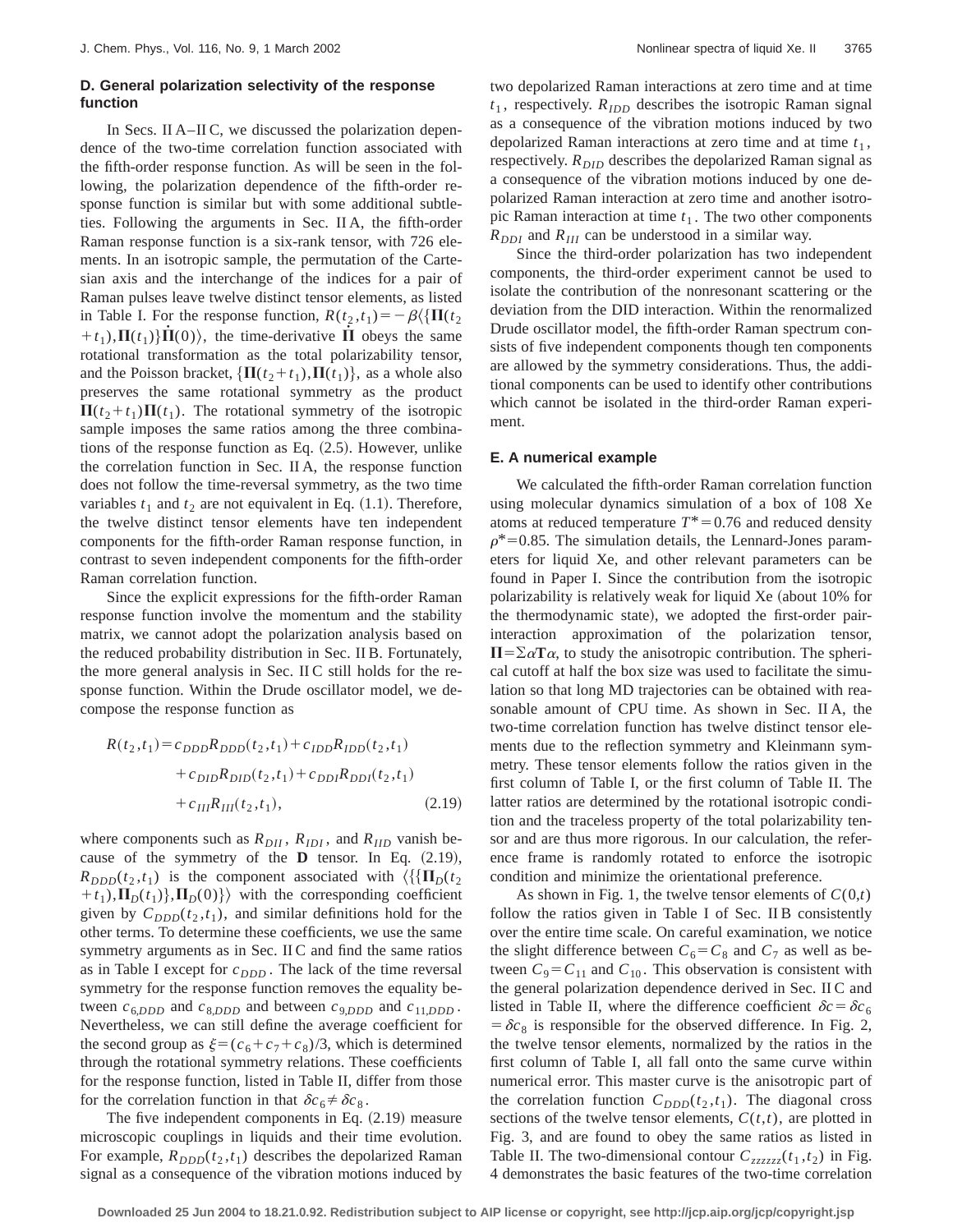

FIG. 1. Twelve components of the fifth-order Raman correlation function along the time axis  $C(t,0)$ . The molecular dynamics simulation was carried out for a simulation box of 108 Xe atoms at reduced temperature *T*\* = 0.76 and reduced density  $\rho^*$ = 0.85.

function. The sparse contour lines at  $t \le 0.05$  and  $t \ge 0.25$ indicate slow variations in both in the short-time regime and in the long time regime, while the dense contour lines indicate the fast decay in the intermediate time regime. These features are consistent with our observations in Figs. 1 and 3.



FIG. 2. Twelve components of the correlation function  $C(0,t)$  in Fig. 1 normalized by the coefficients in the first column of Table I.



FIG. 3. Twelve components of the diagonal element of the fifth-order Raman correlation function  $C(t,t)$ , obtained from the same simulation as in Fig. 1.

### **III. HYDRODYNAMIC EVALUATION: GAUSSIAN FACTORIZATION**

In the long time-scale and length-scale limit, density fluctuations in simple liquids are usually described as a stochastic Gaussian process so that multiple time and multiple point correlation function can be decomposed to correlation functions of linear hydrodynamic modes. Specifically, the



FIG. 4. A two-dimensional contour plot of  $C_{zzzzzz}(t_2, t_1)$ , obtained from the same simulation as in Fig. 1.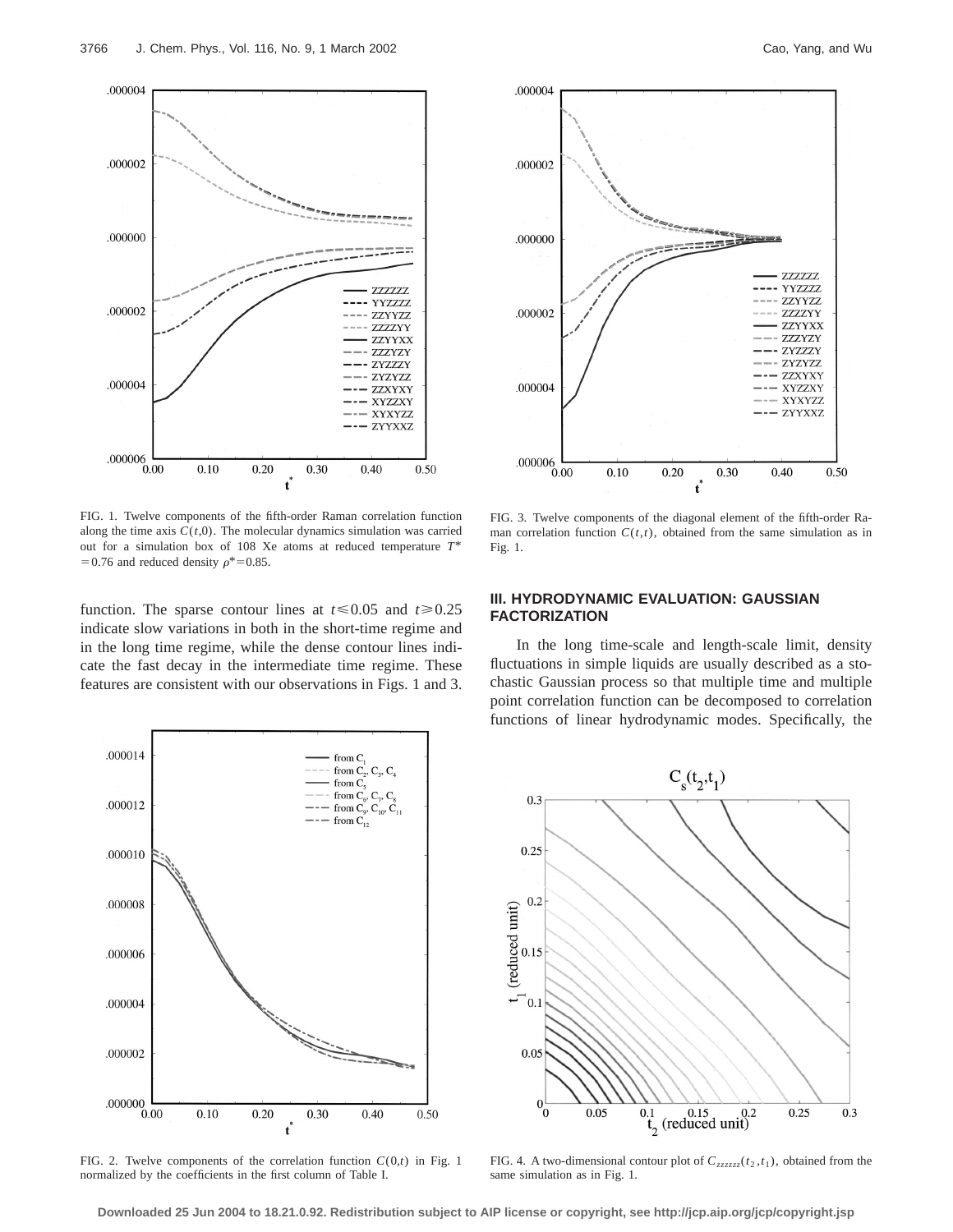Gaussian factorization scheme combined with the mean spherical approximation for the direct pair correlation function allows us to obtain the standard mode coupling equation for the intermediate scattering function.<sup>20</sup> Here, we explicitly include the Poisson brackets in the Gaussian factorization of the fifth-order response function.

It is a standard procedure to express the polarizability tensor in Fourier space as

$$
\Pi = \sum_{i \neq j} \overline{\alpha} \overline{\mathbf{T}}_{ij} \overline{\alpha} = \frac{\overline{\alpha}^2}{V} \sum_{\mathbf{k}} \overline{\mathbf{T}}(\mathbf{k}) \sum_{ij} e^{i\mathbf{k}(\mathbf{r}_i - \mathbf{r}_j)} \n= \frac{\overline{\alpha}^2}{V} \sum_{\mathbf{k}} \overline{\mathbf{T}}(\mathbf{k}) \rho(\mathbf{k}) \rho^*(\mathbf{k}),
$$
\n(3.1)

where  $\rho(\mathbf{k}) = \sum_i \exp(-i\mathbf{k}\mathbf{r}_i)$  is the number density, and the term with  $i = j$  is excluded by setting the dipole interaction to zero whenever the internuclear distance vanishes. We expand the response function in Fourier space,

$$
R(t_2, t_1) = -\beta \frac{\partial}{\partial t_1} \langle {\Pi(t_2 + t_1), \Pi(t_1)} \rangle \Pi(0) \rangle
$$
  
=  $\left(\frac{\bar{\alpha}^2}{V}\right)^3 \beta \frac{\partial}{\partial t_1} \sum_{\mathbf{k}_1} \sum_{\mathbf{k}_1} \sum_{\mathbf{k}} \overline{\mathbf{T}}(\mathbf{k}_2) \overline{\mathbf{T}}(\mathbf{k}_1) \overline{\mathbf{T}}(\mathbf{k})$   
 $\times \langle {\rho_2 \rho_2^*, \rho_1 \rho_1^*} \rangle \rho_0 \rho_0^* \rangle,$  (3.2)

where  $\rho_2 = \rho(\mathbf{k}_2, t_2)$ ,  $\rho_1 = \rho(\mathbf{k}_1, t_1)$ , and  $\rho_0 = \rho(\mathbf{k}, t_0)$ , and  $\rho^*$  is the complex conjugate of the density operator. The Poisson bracket of the bilinear density terms in the polarizability tensor is expanded as

$$
\{\rho_2 \rho_2^*, \rho_1 \rho_1^*\} = \rho_2 \{\rho_2^*, \rho_1\} \rho_1^* + \rho_2 \{\rho_2^*, \rho_1^*\} \rho_1
$$
  
+ 
$$
\rho_2^* \{\rho_2, \rho_1\} \rho_1^* + \rho_2^* \{\rho_2, \rho_1^*\} \rho_1. \quad (3.3)
$$

Applying the Gaussian factorization scheme to the first term in Eq.  $(3.3)$  gives

$$
\overline{\mathbf{T}}(\mathbf{k}_{2})\overline{\mathbf{T}}(\mathbf{k}_{1})\overline{\mathbf{T}}(\mathbf{k})\langle\rho_{2}\{\rho_{2}^{*},\rho_{1}\}\rho_{1}^{*}\rho_{0}\rho_{0}^{*}\rangle
$$
\n
$$
\approx \delta_{\mathbf{k}_{1},\mathbf{k}}\delta_{\mathbf{k}_{2},\mathbf{k}}\overline{\mathbf{T}}_{g}(\mathbf{k})\overline{\mathbf{T}}_{g}(\mathbf{k})\overline{\mathbf{T}}_{g}(\mathbf{k})\langle\{\rho_{2}^{*},\rho_{1}\}\rangle\langle\rho_{2}\rho_{0}^{*}\rangle\langle\rho_{1}^{*}\rho_{0}\rangle
$$
\n
$$
= N^{3}\delta_{\mathbf{k}_{1},\mathbf{k}}\delta_{\mathbf{k}_{2},\mathbf{k}}\overline{\mathbf{T}}_{g}(\mathbf{k})\overline{\mathbf{T}}_{g}(\mathbf{k})\overline{\mathbf{T}}_{g}(\mathbf{k})\beta\dot{F}(\mathbf{k},t_{2})
$$
\n
$$
\times F(\mathbf{k},t_{2}+t_{1})F(\mathbf{k},t_{1}), \qquad (3.4)
$$

where the dipole propagator  $\overline{T}$  is changed into the dressed dipole propagator  $\overline{T}_g(\mathbf{r}) = \overline{T}(\mathbf{r})g(r)$  upon decomposition. Other ways of factorizing density operators lead to a single left or right Poisson bracket in the ensemble average and thus do not contribute to the response function. It can be confirmed that the other three terms in Eq.  $(3.3)$  give the same result as Eq.  $(3.4)$ . Combining Eq.  $(3.2)$  with Eq.  $(3.3)$ , we arrive at

$$
R(t_2, t_1) \approx 4N\rho^2 \beta^2 \overline{\alpha}^6 \frac{1}{(2\pi)^3}
$$
  
 
$$
\times \int d\mathbf{k} \overline{\mathbf{T}}_g(\mathbf{k}) \overline{\mathbf{T}}_g(\mathbf{k}) \overline{\mathbf{T}}_g(\mathbf{k}) \frac{\partial}{\partial t_2} F(\mathbf{k}, t_2) \frac{\partial}{\partial t_1}
$$
  
 
$$
\times [F(\mathbf{k}, t_2 + t_1) F(\mathbf{k}, t_1)], \qquad (3.5)
$$

where  $\overline{\mathbf{T}}_g$  should be understood as the tensor element with the indices specified by the response function. The simple Gaussian factorization scheme decomposes the fifth-order Raman response function into product of correlation functions, thus relating the fifth-order Raman signal to density fluctuations in atomic liquids. This relation was first demonstrated by Denny and Reichman, and we refer to their letter<sup>58</sup> for further discussions on its physical implications.

As mentioned in Sec. I, our Gaussian factorization expression in Eq.  $(3.5)$  is similar to the original mode coupling expression derived by Denny and Reichman from a version of the quantum projection operator method.<sup>58</sup> In fact, the time-dependent parts in the Fourier integrand are the same, whereas the static parts are different because the Gaussian factorization scheme does not directly involve the projection onto bilinear modes. Since the Poisson bracket is the classical limit of the quantum commutator, the classical response function is well defined and can be evaluated directly via classical mode coupling theory without taking the classical limit of quantum mode coupling theory. To demonstrate this point, we rederive Eq.  $(3.5)$  in Appendix D by applying the Gaussian factorization scheme to quantum operators and then taking the classical limit.

The simple correlation function form in Eq.  $(3.5)$  makes it possible to analyze polarization selectivity in a similar fashion as the two-time correlation function in Sec. II B. For isotropic liquids, the renormalized DID model reduces the twelve tensor elements for the response function in Eq.  $(3.5)$ into four independent components. In Eq.  $(3.5)$ , the fifthorder Raman response function is factorized into the angular part and the radial part, so that the decomposition coefficients can be computed from the angular integration and are given by the first column of Table I. However, as analyzed in Sec. II C, this simple decomposition procedure does not hold rigorously for the the fifth-order response function, because the decomposition coefficients are modified by  $\delta c_8$  and  $\delta c_6$ . Though the simple Gaussian factorization approach gives a reasonable temporal profile in the intermediate time regime, its prediction of polarization selectivity is not rigorous and its prediction of short-time behaviors is not reliable. These difficulties are not surprising because the Gaussian factorization scheme is not valid at short times and does not take into account the possibility of multiparticle couplings.

We conclude this section with hydrodynamic evaluations of the fifth-order signal. The density correlation function  $F(\mathbf{k},t)$  can be evaluated via numerical simulations or with viscoelastic models. $60-63$  The detailed description of the evaluation of  $F(\mathbf{k},t)$  is introduced in Appendix E. Then, with  $\overline{T}_g(k) = T_g(k)$  D and  $T_g(k) = -\int d^3 r g(r) j_2(kr)/r^3$  given in Ref. 20, we are able to evaluate Eq.  $(3.5)$  numerically. Figures 5 and 6 are the fifth-order response plotted along the diagonal cross section and the second time axis. In comparison with the fifth-order response function simulated by Ma and Stratt in Ref. 53, our prediction has roughly the same profile, but the peak position moves inward. Figure 7 is a two-dimensional contour of the predicted fifth-order signal and exhibits similar features as the numerical result. Therefore, the simple Gaussian factorization scheme provides a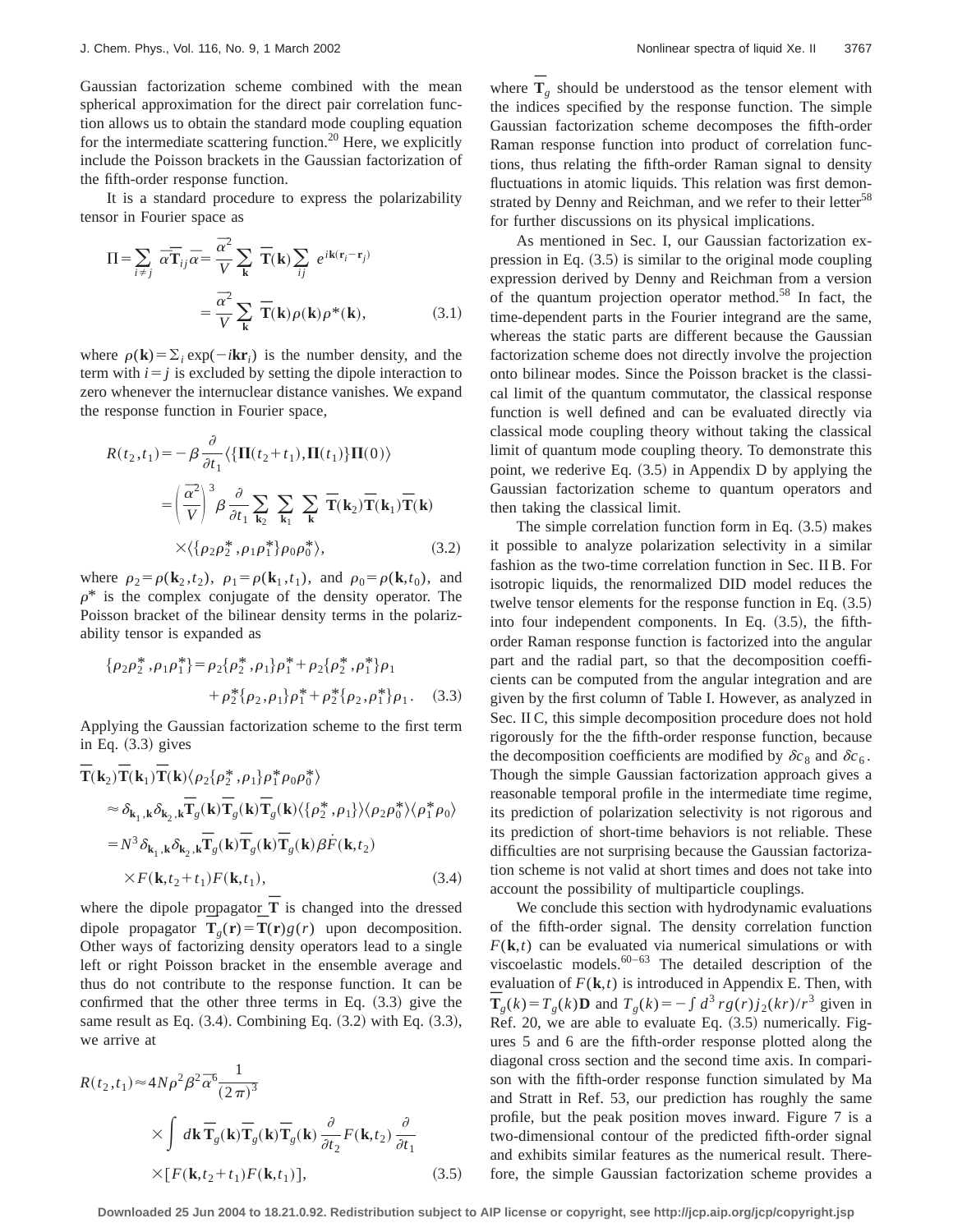

FIG. 5. Fifth-order response functions  $R(t,t)$  from the hydrodynamic expression in Eq.  $(3.5)$  and from the MD simulation.

reliable way to predict the fifth-order Raman response in atomic liquids.

# **IV. TRANSFORMATION OF THE FIFTH-ORDER RESPONSE FUNCTION**

## **A. Integrated intensity**

As pointed out in Sec. I, we can reduce the twodimensional response function to one-dimension correlation functions, which are easily examined for their angular and temporal dependencies. Integrating Eq.  $(1.1)$  along the first time variable, we obtain

$$
\int_0^\infty R(t_2, t_1) dt_1 = -\beta \langle {\Pi(t_2), \Pi(0)} \rangle \Pi(0) \rangle
$$
  
=  $\beta^2 \langle \Pi(t_2) \dot{\Pi}(0) \Pi(0) \rangle$ , (4.1)

where the Poisson bracket  $\{\Pi,\Pi\}$  evaluated at the same time vanishes. However, the two pairs of polarization indices at time zero in the last expression of Eq.  $(4.1)$  are generally not



FIG. 6. Fifth-order response functions  $R(t,0)$  from the hydrodynamic expression in Eq.  $(3.5)$  and from the MD simulation.



FIG. 7. Contour plot of the fifth-order response function  $R(t_2,t_1)$  predicted by the molecular hydrodynamic expression Eq.  $(3.5)$ .

the same, so the time derivative at time zero is not complete and the integrated response function cannot be directly transformed into a time-correlation function. To this end, we symmetrize these two pairs of polarization indices in Eq.  $(4.1)$ ,

$$
R(t_2, t_1)_{s, \mu_2 \nu_2 \mu_1 \nu_1 \mu_0 \nu_0} = \frac{1}{2} [R(t_2, t_1)_{\mu_2 \nu_2 \mu_1 \nu_1 \mu_0 \nu_0} + R(t_2, t_1)_{\mu_2 \nu_2 \mu_0 \nu_0 \mu_1 \nu_1}]
$$
(4.2)

and obtain the desired relation

$$
S_s(t_2) = \int_0^\infty R_s(t_2, t_1) dt_1
$$
  
=  $-\beta^2 \langle \dot{\Pi}(t_2) \Pi(0) \Pi(0) \rangle_s$   
=  $-\beta^2 \frac{\partial}{\partial t_2} C_s(t_2),$  (4.3)

where the symmetric correlation function  $C_s(t)$  $=\langle \Pi(t)\Pi(0)\Pi(0)\rangle_s$  is defined similarly as in Eq. (4.2) and is the quantity for further calculations.

Within the renormalized DID approximation, the total polarizability tensor is written as the sum of the traceless part  $\Pi_D$  and the isotropic part  $\Pi_I$ , i.e.,  $\Pi = \Pi_D + \Pi_I$ . Then, the symmetric correlation function  $C<sub>s</sub>(t)$  becomes

$$
C_s(t) = \overline{\alpha}^6 \langle \Pi(t) \Pi(0) \Pi(0) \rangle_s
$$
  
=  $c_{s, DDD} C_{DDD}(t) + c_{s, IDD} C_{IDD}(t) + c_{s, DID} C_{DID}(t)$   
+  $c_{s, DDI} C_{DDI}(t) + c_{s, III} C_{III}(t)$ , (4.4)

where the time-dependent parts depend on the details of interactions and the state of liquid. The coefficients depend on the polarization geometry and are symmetric with respect to the exchange of the second and last pairs of indices. Because of this symmetry, we have  $c_{s,DDI} = c_{s,DID} = (c_{DDI}$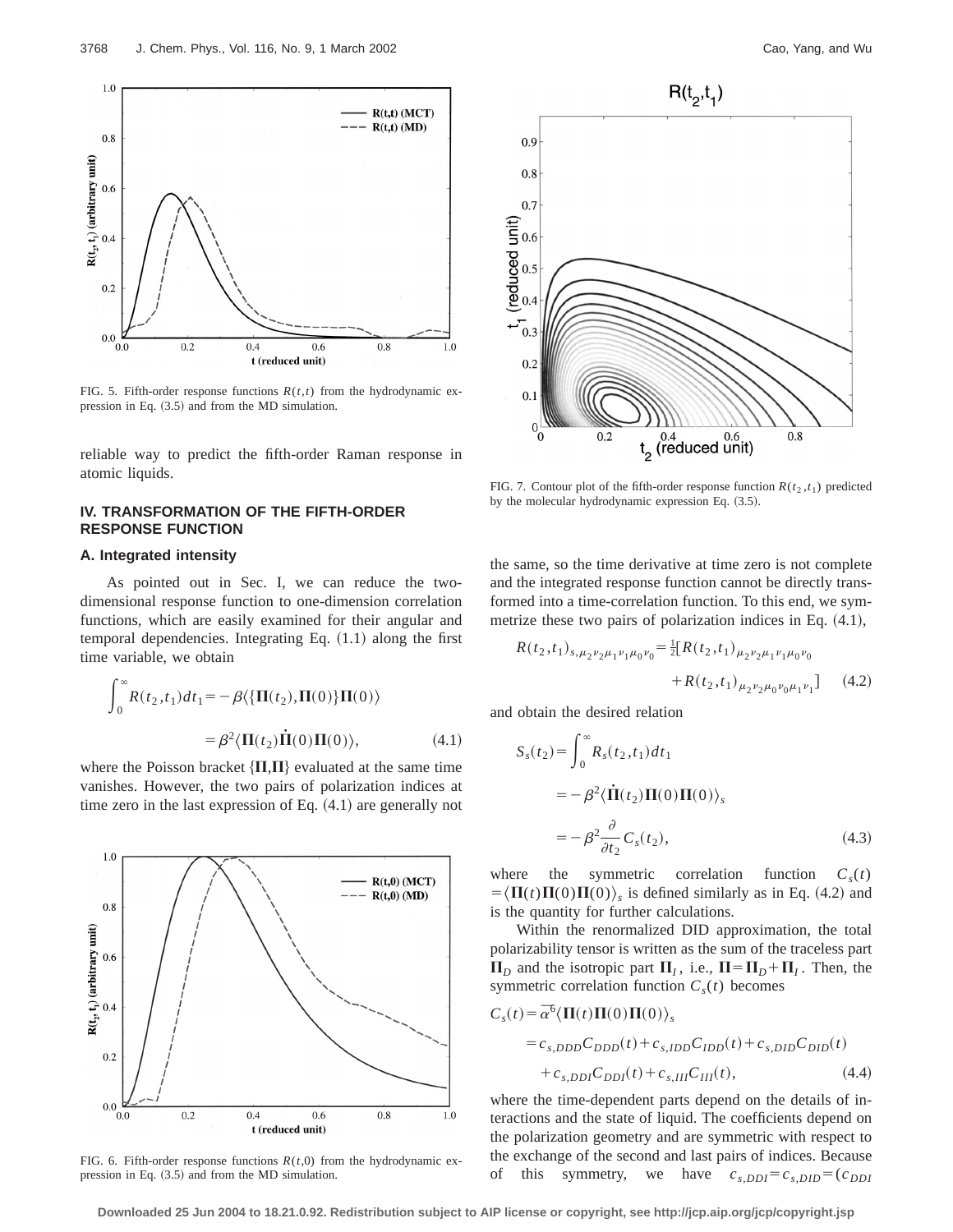TABLE III. Decomposition of the symmetric correlation function  $C_s(t)$ . The coefficients are normalized by the *ZZZZZZ* component. The overlines stand for interchange of pairs of Raman indices.

|                         | $C_{s}(t_{2},t_{1})$ | $c$ <sub>s</sub> , $D$ <i>DD</i> | $c_{s,IDD} \setminus c_{s,DDI}$ | $c_{s, DID}$ | $c_{s,III}$  |
|-------------------------|----------------------|----------------------------------|---------------------------------|--------------|--------------|
| $C_1$                   | ZZZZZZ               | $\mathbf{1}$                     | 1                               | 1            | $\mathbf{1}$ |
| $C_2\backslash C_4$     | <b>YYZZZZ</b>        | $-1/2$                           | 1/8                             | $-1/2$       | 1            |
| $C_3$                   | ZZYYZZ               | $-1/2$                           | $-1/2$                          | 1            | 1            |
| $C_5$                   | ZZYYXX               | 1                                | $-1/2$                          | $-1/2$       | 1            |
| $C_6$ \ $C_8$           | <b>ZZZYZY</b>        | $3/8 + \delta c$                 | 1/8                             | $\mathbf{0}$ | 0            |
| $C_7$                   | <b>ZYZZZY</b>        | $3/8 - 2 \delta c$               | $\mathbf{0}$                    | 1/4          | $\theta$     |
| $C_9 \backslash C_{11}$ | <b>ZZXYXY</b>        | $-3/4-2\delta c$                 | 1/8                             | $\mathbf{0}$ | 0            |
| $\boldsymbol{C}_{10}$   | <b>XYZZXY</b>        | $-3/4+4\delta c$                 | $\theta$                        | 1/4          | 0            |
| $C_{12}$                | <b>ZYYXXZ</b>        | 9/16                             | 0                               | $\theta$     | 0            |

 $+c_{DID}$ )/2. Table III lists these coefficients normalized by the *Rzzzzzz* tensor component. Thus, the nine distinct tensor elements of the integrated intensity along the  $t_2$  axis can be decomposed into four components within the renormalized Drude oscillator model. With a single time variable, the integrated response function provides more polarization selectivity than the third-order response function and thus is more useful for resolving microscopic interactions.

The integrated intensity for the fifth-order Raman response and the third-order Raman correlation function are both single time correlation functions but with different numbers (or weights) of total polarizability tensors. However, the two types of correlation functions share similar asymptotic behaviors, which are dictated by the interparticle diffusive motion. For example, as a rough estimation, we have

$$
C_{DID}(t):C_{III}(t) \propto C_{\text{anoiso}}(t):C_{\text{iso}}(t),\tag{4.5}
$$

which relates the fifth-order measurement to the third-order measurement.

#### **B. Cumulative response function**

As an alternative to the integrated response function, we now reduce the fifth-order Raman response to the cumulative response function. To do this, we integrate both sides of Eq.  $(1.1)$  along the  $t_1$  axis and obtain

$$
S(t_2, t_1) = \int_{t_1}^{\infty} R(t_2, \tau) d\tau = -\beta B(t_1, t_2),
$$
  
\n
$$
S'(t_2, t_1) = \int_{0}^{t_1} R(t_2, \tau) d\tau = \beta [B(t_2, t_1) - B(t_2, 0)],
$$
\n(4.6)

where the two-dimensional function  $S(t_2, t_1)$  and  $S'(t_2, t_1)$ are the cumulative response function integrated along the  $t_1$ axis. The function  $B(t_2,t_1)$  is expressed as

$$
B(t_2, t_1) = \langle {\{\mathbf{\Pi}_2(t_2 + t_1), \mathbf{\Pi}_1(t_1)\} \mathbf{\Pi}_0(0)} \rangle
$$
  
=  $-\beta \langle {\mathbf{\Pi}_2(t_2 + t_1) \mathbf{\Pi}_1(t_1) \mathbf{\Pi}_0(0)} \rangle + \langle {\mathbf{\Pi}_2(t_2 + t_1)} \rangle$   
 $\times \{ {\mathbf{\Pi}_1(t_1) \mathbf{\Pi}_0(0)} \rangle }.$  (4.7)

The last term in Eq.  $(4.7)$  can be rearranged as

$$
\langle \Pi_2(t_2 + t_1) \{ \Pi_1(t_1) \Pi_0(0) \} \rangle
$$
  
= - \langle \{ \Pi\_0(0), \Pi\_1(t\_1) \} \Pi\_2(t\_2 + t\_1) \rangle   
= \langle \{ \Pi\_0(t\_2 + t\_1), \Pi\_1(t\_2) \} \Pi\_2(0) \rangle, (4.8)

where the time-reversal symmetry is invoked in the last step. However, the two tensor elements  $\Pi_0$  and  $\Pi_2$  in Eq. (4.8) expression are generally not the same. To symmetrize these two tensor elements, we define

$$
R(t_2, t_1)_{s, \mu_2 \nu_2 \mu_1 \nu_1 \mu_0 \nu_0} = \frac{1}{2} [R(t_2, t_1)_{\mu_2 \nu_2 \mu_1 \nu_1 \mu_0 \nu_0} + R(t_2, t_1)_{\mu_0 \nu_0 \mu_1 \nu_1 \mu_2 \nu_2}] \tag{4.9}
$$

and similarly for  $F_s$  and  $C_s$ , so that Eq.  $(4.7)$  leads to the desired relation

$$
F_s(t_2, t_1) - F_s(t_1, t_2) = -\beta \dot{C}_s(t_2, t_1),
$$
\n(4.10)

where  $C_s(t_2,t_1) = \langle \prod_2 \Pi_1 \Pi_0 \rangle = (\partial_1 - \partial_2) C_s(t_2,t_1)$ . Substituting the above relation in Eq.  $(4.10)$  for  $F_s$  back into Eq.  $(4.7)$ , we have

$$
S_s(t_2, t_1) - S_s(t_1, t_2) = \beta^2 \dot{C}_s(t_2, t_1),
$$
  
\n
$$
S'_s(t_2, t_1) - S'_s(t_1, t_2) = \beta^2 \dot{C}_s(t_2, t_1) + \beta^2 \dot{C}_s(t_2, 0)
$$
\n
$$
- \beta^2 \dot{C}_s(0, t_1),
$$
\n(4.11)

which relate the cumulative response function to two-time correlation functions.

The two-time symmetric correlation function is a special case of the two-time correlation function discussed in Sec. II and can be decomposed using the same symmetry considerations as in Sec. II C, giving

$$
C_{s}(t_{2},t_{1}) = c_{s,DDD}C_{DDD}(t_{2},t_{1}) + c_{s,DDD}C_{IDD}(t_{2},t_{1}) + c_{s,DID}C_{DID}(t_{2},t_{1}) + c_{s,DID}(t_{2},t_{1}),
$$
\n
$$
+ c_{s,III}C_{III}(t_{2},t_{1}), \qquad (4.12)
$$

where the time-dependent parts are the same as in Eq.  $(2.19)$ . The coefficients are symmetric with respect to the exchange of the first and last pairs of indices. Out of the five symmetric coefficients, three are identical to the original definition in Eq. (2.19), i.e.,  $c_{s, DDD} = c_{DDD}$ ,  $c_{s, DID} = c_{DID}$ , and  $c_{s, III}$  $=c_{III}$ , whereas the other two are equal, i.e.,  $c_{s,DDI} = c_{s,IDD}$  $= (c_{DDI} + c_{IDD})/2$ . These symmetric coefficients are listed in Table IV with the normalization condition defined by the *Rzzzzzz* tensor element.

## **C. Symmetric correlation function**

As shown in Sec. IV B, the symmetric cumulative response function  $S<sub>s</sub>(t<sub>2</sub>, t<sub>1</sub>)$  is related to the symmetric twotime correlation function by

$$
S_s(t_2, t_1) - S_s(t_1, t_2) = \beta^2 \dot{C}_s(t_2, t_1),
$$
\n(4.13)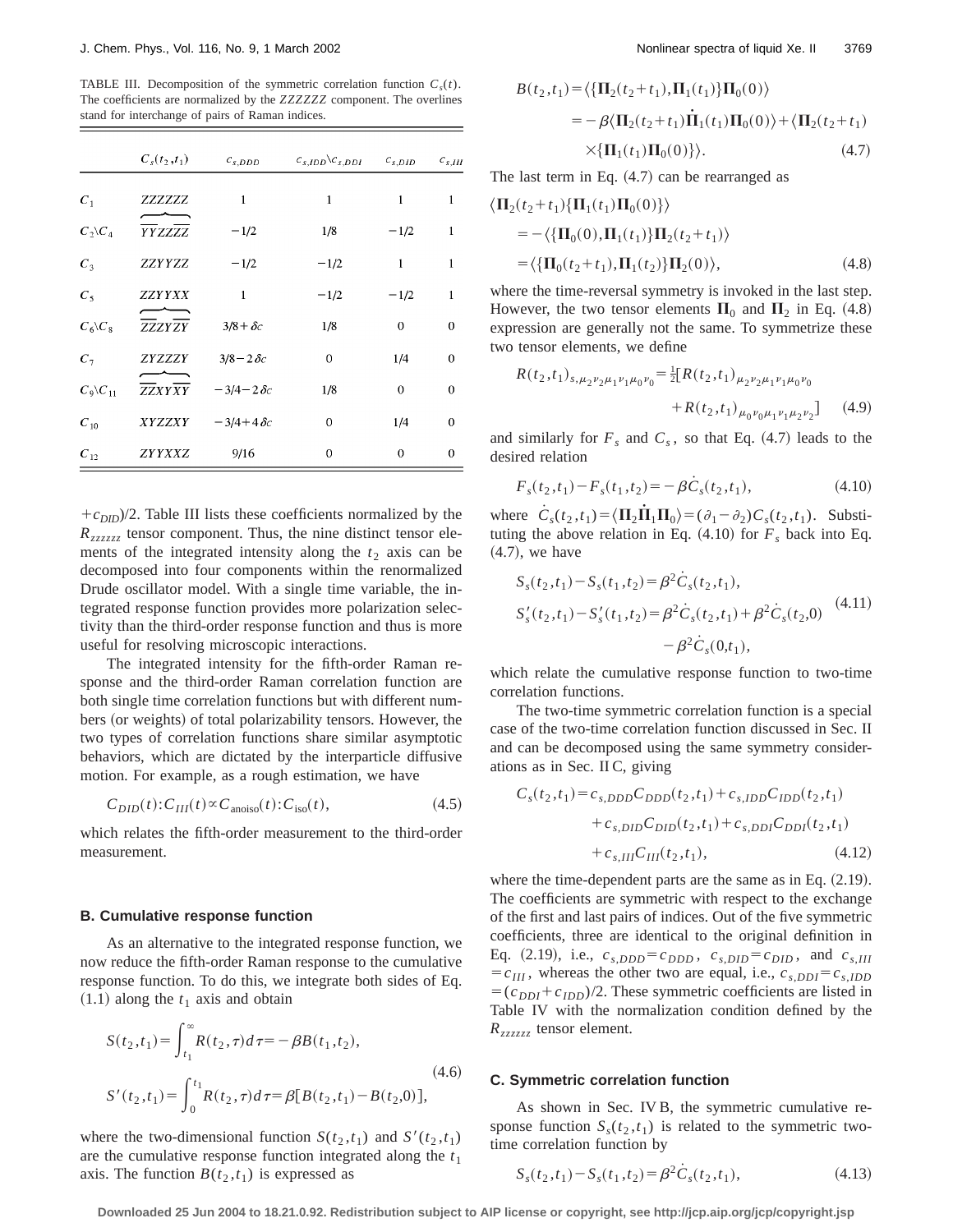TABLE IV. Decomposition of the symmetric correlation function  $C_s(t_2, t_1)$ . The coefficients are normalized by the *ZZZZZZ* component. The overbars stand for the interchange of pairs of Raman indices.

|                      | $C_{s}(t)$    | $c_{\it DDD}$      | $c_{IDD}$    | $c_{DID} \setminus c_{DDI}$ | $c_{III}$ |
|----------------------|---------------|--------------------|--------------|-----------------------------|-----------|
| $C_1$                | ZZZZZZ        | $\mathbf{1}$       | $\mathbf{1}$ | $\mathbf{1}$                | 1         |
| $C_{2}$              | YYZZZZ        | $-1/2$             | 1            | $-1/2$                      | 1         |
| $C_3 \backslash C_4$ | ZZYY ZZ       | $-1/2$             | $-1/2$       | 1/4                         | 1         |
| $C_5$                | ZZYYXX        | $\mathbf{1}$       | $-1/2$       | $-1/2$                      | 1         |
| $C_6$                | ZZZYZY        | $3/8 - \delta c$   | 1/4          | $\mathbf{0}$                | $\Omega$  |
| $C_7 \backslash C_8$ | ZY ZZ ZY      | $3/8 + \delta c/2$ | $\theta$     | 1/8                         | $\theta$  |
| $C_{9}$              | ZZXYXY        | $-3/4-2\delta c$   | 1/4          | $\theta$                    | $\Omega$  |
| $C_{10}$ $C_{11}$    | <b>XYZZXY</b> | $-3/4+\delta c$    | $\Omega$     | 1/8                         | $\Omega$  |
| $C_{12}$             | ZYYXXZ        | 9/16               | $\theta$     | 0                           | $\theta$  |

where  $\dot{C}_s(t_2,t_1)=(\partial_1-\partial_2)C_s(t_2,t_1)$ . Here, the correlation function and related quantities are completely symmetric with respect to the exchange of pairs of the indices,

$$
C_{s,\mu_2\nu_2\mu_1\nu_1\mu_0\nu_0} = \frac{1}{6} \left[ C_{\mu_2\nu_2\mu_1\nu_1\mu_0\nu_0} + C_{\mu_2\nu_2\mu_0\nu_0\mu_1\nu_1} + C_{\mu_1\nu_1\mu_2\nu_2\mu_0\nu_0} + C_{\mu_1\nu_1\mu_0\nu_0\mu_2\nu_2} + C_{\mu_0\nu_0\mu_1\nu_1\mu_2\nu_2} + C_{\mu_0\nu_0\mu_2\nu_2\mu_1\nu_1} \right].
$$
 (4.14)

The two time variables  $t_1$  and  $t_2$  are transformed into a new set of variables  $\tau_1 = (t_1 + t_2)/2$  and  $\tau_2 = (t_2 - t_1)/2$  so that Eq.  $(4.14)$  in the new coordinates becomes

$$
S_s(\tau_1 + \tau_2, \tau_1 - \tau_2) - S_s(\tau_1 - \tau_2, \tau_1 + \tau_2)
$$
  
=  $-\beta^2 \frac{\partial}{\partial \tau_2} C_s(\tau_1 + \tau_2, \tau_1 - \tau_2).$  (4.15)

Explicit integration of Eq. (4.15) over  $\tau_2$  from  $(t_2 - t_1)/2$  to  $(t_2+t_1)/2$  along the coordinate axis  $\tau_1=(t_2+t_1)/2$  gives

$$
\beta^{2} [C_{s}(t_{2}, t_{1}) - C_{s}(t_{2} + t_{1}, 0)]
$$
\n
$$
= \int_{(t_{2} - t_{1})/2}^{(t_{2} + t_{1})/2} [S_{s}(\tau_{1} + \tau_{2}, \tau_{1} - \tau_{2}) - S_{s}(\tau_{1} - \tau_{2}, \tau_{1} + \tau_{2})] d\tau_{2}. \qquad (4.16)
$$

Since  $C_s(t_2+t_1,0)$  is symmetric under the exchange of  $\mu_1\nu_1$ and  $\mu_0 \nu_0$ ,  $C_s(t_2 + t_1,0)$  can be obtained by integrating Eq.  $(4.3)$  along the  $t_2$  axis, giving

$$
\beta^2 C_s(t_2 + t_1, 0) = \int_{t_2 + t_1}^{\infty} S_s(\tau, 0) d\tau.
$$
 (4.17)

Thus, the overall relation between the symmetric two-time correlation function and the cumulative response function  $S<sub>s</sub>(t<sub>2</sub>, t<sub>1</sub>)$  becomes

$$
\beta^{2}C_{s}(t_{2},t_{1}) = \int_{t_{1}+t_{2}}^{\infty} S_{s}(\tau,0) d\tau + \int_{(t_{2}-t_{1})/2}^{(t_{2}+t_{1})/2} \left[ S_{s} \left( \frac{t_{2}+t_{1}}{2} + \tau_{2}, \frac{t_{2}+t_{1}}{2} - \tau_{2} \right) - S_{s} \left( \frac{t_{2}+t_{1}}{2} - \tau_{2}, \frac{t_{2}+t_{1}}{2} + \tau_{2} \right) \right] d\tau_{2}.
$$
 (4.18)

In principle, given the complete information of the response function  $R(t_2,t_1)$  on the  $(t_2,t_1)$  plane, the completely symmetric two-time correlation function can be obtained from Eq.  $(4.8)$ .

As shown in Appendix A, the fifth-order Raman response function cannot be directly written as a correlation function without involving the stability matrix, which contains information about the coherence of motion. This information is lost as the fifth-order Raman response function,  $R_s(t_2,t_1)$ , which is not symmetric with respect to  $t_1$  and  $t_2$ variables, is transformed into  $C_s(t_2,t_1)$ , which is symmetric with respect to  $t_1$  and  $t_2$  variables. However, the resulting correlation function from the transformation has the advantage of the reliable predictions for their time dependence and polarization dependence, thus providing both a selfconsistent check of numerical simulations and an easy comparison with experimental measurements.

### **D. Numerical results**

As a numerical example, we compare the three kinds of time-correlation functions obtained directly from our molecular dynamics simulations with the corresponding results generated from the fifth-order Raman response function provided by Ma and Stratt.<sup>53</sup> To be consistent with their published result, our simulation was carried out with 108 Xe atoms at reduced density and reduced temperature *T*\*



FIG. 8. A plot of the integrated intensity  $S_{zzzzzz}(t_2)$  of liquid Xe. The dashed line is directly obtained from our MD simulation, and the dotted line is generated from the fifth-order response function data calculated by Ma and Stratt. The molecular dynamics simulation was carried out for a simulation box of 108 Xe atoms at reduced temperature  $T^* = 1.0$  and reduced density  $\rho^*$ =0.80.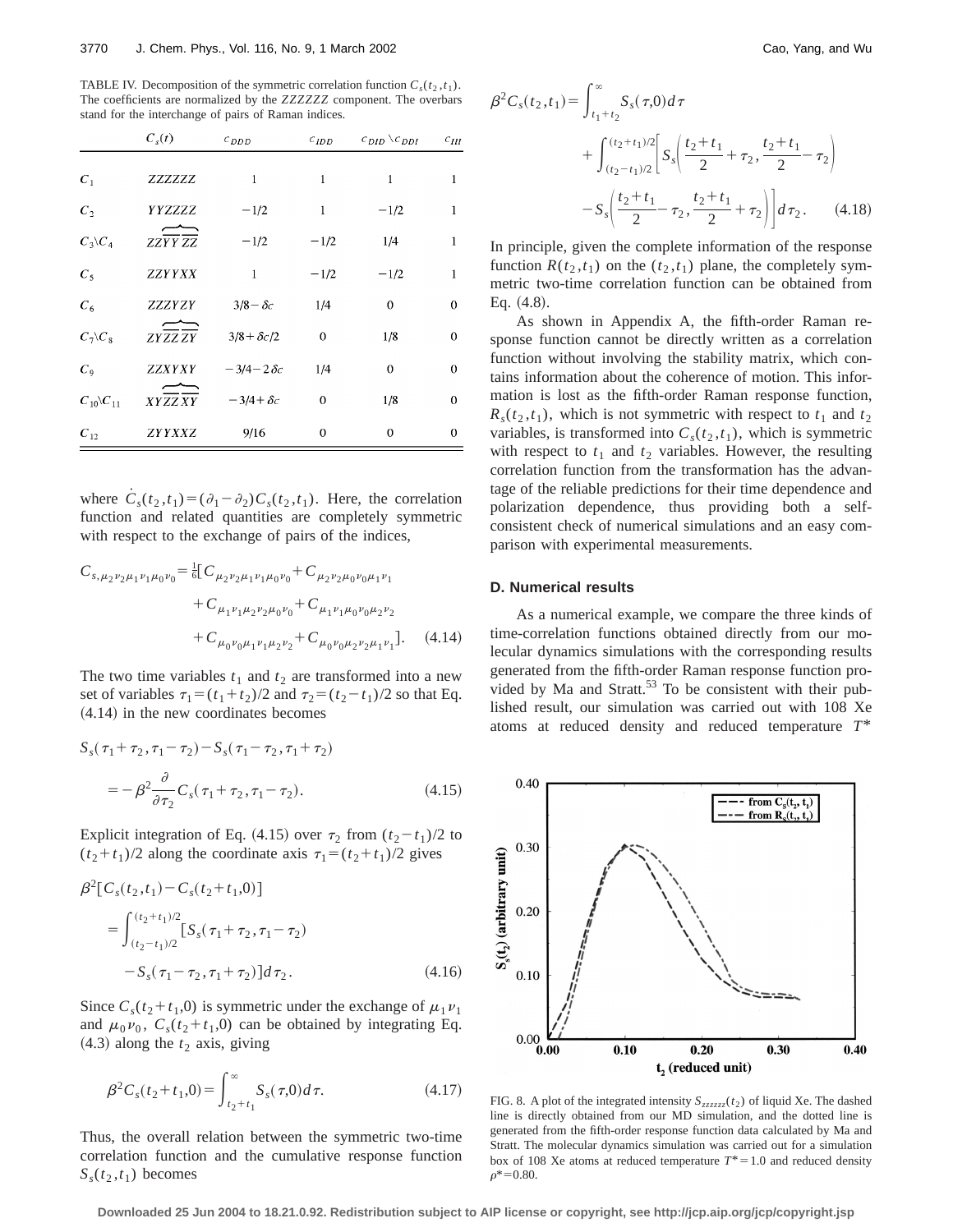

FIG. 9. A comparison of the cumulative response functions  $S<sub>s</sub>(t<sub>1</sub>, t<sub>2</sub>)$  $-S<sub>s</sub>(t<sub>2</sub>, t<sub>1</sub>)$  (a) generated from the fifth-order response function data and (b) obtained directly from the MD simulation.

=1.00 and  $\rho^*$ =0.8, and all the results are presented for the *zzzzzz* polarization component. Details of numerical simulations can be found in Paper I.

Figure 8 plots the integrated intensity  $S<sub>s</sub>(t<sub>2</sub>)$  in Sec. IV A from our direct numerical simulation and from the integration of the two-dimensional spectrum by Ma and Stratt. Both curves have a broad peak centered at around  $t^* = 0.1$ . The peak position corresponds to the  $t_2$  projection of the elongated maximal of two-dimensional response function. The integrated intensity has a slightly different shape from the third-order correlation function calculated in Paper I, because of the weights of the total polarizability are different.



FIG. 10. A comparison of the symmetrized two-time correlation functions  $C_s(t_2,t_1)$  (a) generated from the fifth-order response function data and (b) obtained directly from the MD simulation.

Figure  $9(a)$  is the cumulative response function  $S<sub>s</sub>(t<sub>1</sub>, t<sub>2</sub>) - S<sub>s</sub>(t<sub>2</sub>, t<sub>1</sub>)$  generated from the data of the fifthorder Raman response function. For comparison, Fig. 9(b) is the function  $-\beta^2C_s(t_2,t_1)$  obtained directly from our numerical simulation, as discussed in Sec. IV B. Both contours show a clear maximum around  $t_2^* = 0.1$  along  $t_2$  axis and a corresponding minimum along  $t_1$  due to the fact that  $S_s(t_1,t_2)-S_s(t_2,t_1)$  is an antisymmetric function. The shapes of the contours in Figs.  $9(a)$  and  $9(b)$  are similar though the details differ because of the different approaches.

As described in Sec. IV C, the symmetrized two-time correlation function  $C_s(t_2,t_1)$  can be integrated from the fifth-order response function. The result thus obtained is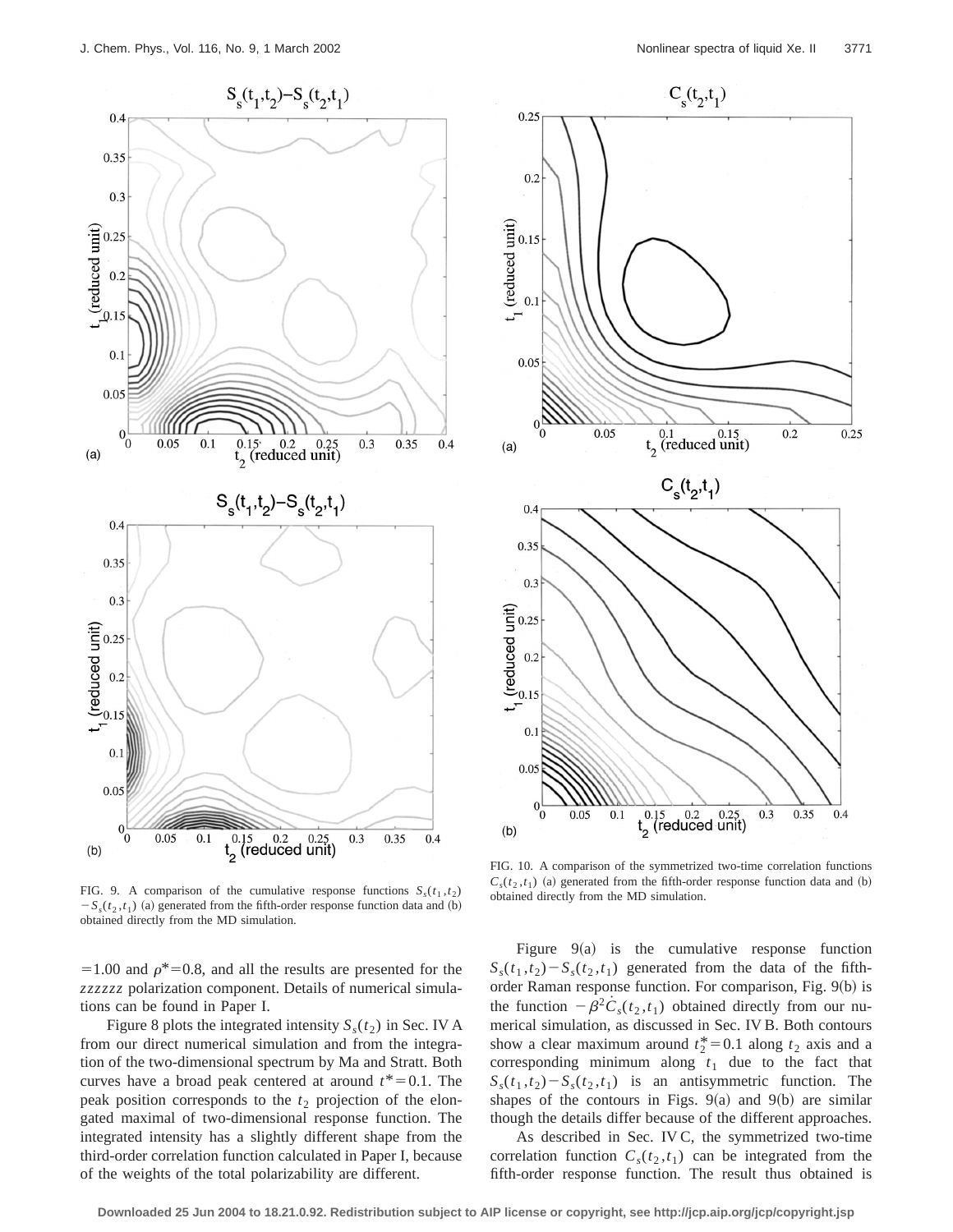TABLE V. Decomposition of the completely symmetric correlation function  $C_s(t_2,t_1)$ . The coefficients are normalized by the *ZZZZZZ* component. The overbars stand for the interchange of pairs of Raman indices.

|                                           | $C_{s}(t_2,t_1)$ | $c_{s,DDD}$ | $c_{s,IDD} \⊂>s,DDI} \&subs,DID$ | $c_{s,III}$ |
|-------------------------------------------|------------------|-------------|----------------------------------|-------------|
| $C_1$                                     | 7.7.7.7.7.       | 16/35       | 4/5                              |             |
| $C_2 \backslash C_3 \backslash C_4$       | Y Y Z Z Z Z      | $-8/35$     | $\Omega$                         |             |
| $C_{5}$                                   | <i>ZZYYXX</i>    | 16/35       | $-2/5$                           |             |
| $C_6\backslash C_7\backslash C_8$         | ZZZYZY           | 6/35        | 1/15                             | $\Omega$    |
| $C_9 \backslash C_{10} \backslash C_{11}$ | <i>ZZXYXY</i>    | $-12/35$    | 1/15                             | $\Omega$    |
| $C_{12}$                                  | ZYYXXZ           | 9/35        | $\Omega$                         | $\Omega$    |

plotted in Fig.  $10(a)$  along with the MD simulation result in Fig.  $10(b)$ . Evidently, the two contours share similar structures, and the difference at large times is mainly due to the truncation in the time integration of the response function.

# **V. CONCLUSIONS**

In summary, the symmetry of the polarizability tensor  $\Pi$ completely characterizes the decomposition into independent polarization components, and is independent of the type of liquids, the form of interaction potentials, or the description of particle motions. For an isotropic medium, the fifth-order Raman correlation function and response function have twelve distinct tensor elements. These elements are subject to the constraints imposed by the rotational symmetry and time reversal symmetry, and hence can be decomposed into seven independent components for the correlation function and ten independent components for the response function. The decomposition coefficients are calculated and tabulated explicitly and can be used to describe interactions and couplings in atomic liquids (Table V).

The temporal profile of the fifth-order signal in atomic liquids is calculated using the Gaussian factorization scheme. The derivation is simple and the result is useful as it relates the fifth-order response function to density fluctuations. As an alternative, the fifth-order response function can be reduced to two-time and single-time correlation functions, which are relatively simple to compute and analyze. Particularly, the integrated intensity in Sec. IV A is a single-time correlation function and can be related to the third-order Raman response.

We have investigated the angular dependence and temporal profile of the fifth-order Raman signal in liquid Xe. A basic assumption of the study is the use of the renormalized Drude oscillator model, which takes into account the manybody polarization effects and particularly its contribution to the isotropic polarization component. Future studies will be directed toward modeling nonlinear spectra in molecular liquids.

# **ACKNOWLEDGMENTS**

The research is supported by the AT&T Research Fund Award, the Petroleum Research Fund administrated by the American Chemical Society, and the NSF Career Award (No. Che-0093210). We thank R.A. Denny, D.R. Reichman and A. Tokmakoff for discussions and comments. We thank Ma and Stratt for providing their simulation data of *Czzzzzz* of liquid Xe.

## **APPENDIX A: THREE EXPLICIT EXPRESSIONS OF THE FIFTH-ORDER RAMAN RESPONSE FUNCTION**

The fifth-order Raman response function is defined in terms of the Poisson bracket in Eq.  $(1.1)$ . Explicit evaluation of the Poisson brackets leads to several equivalent expressions, which can be useful for different purposes. For simplicity, the total polarizability operator is taken as a function of the coordinate only and is independent of the momentum.

As the simplest expression, we have

$$
R(t_2, t_1) = -\beta \langle {\{\mathbf{\Pi}_2, \mathbf{\Pi}_1\}} \dot{\mathbf{\Pi}}_0 \rangle = \beta \langle \frac{\partial \mathbf{\Pi}_2}{\partial r_{2i}} \frac{\partial r_{2i}}{\partial p_{1j}} \frac{\partial \mathbf{\Pi}_1}{\partial r_{1j}} \dot{\mathbf{\Pi}}_0 \rangle, \tag{A1}
$$

where the subscripts 1 and 2 refer to time  $t_1 + t_2$  and  $t_1$ , respectively, the subscripts *i* and *j* refer to the atomic degrees of freedom, repeated indices are summed over explicitly, and  $\partial r_{2i} / \partial p_{1j} = M_{ij}(t_1, t_2)$  is the stability matrix element.

The second expression follows Mukamel's derivation,

$$
R(t_2, t_1) = -\beta \langle {\{\mathbf{\Pi}_2, \mathbf{\Pi}_1\} \dot{\mathbf{\Pi}}_0} \rangle
$$
  
\n
$$
= \beta^2 \langle {\mathbf{\Pi}_2 \dot{\mathbf{\Pi}}_1 \dot{\mathbf{\Pi}}_0} \rangle - \beta \langle {\mathbf{\Pi}_2 \{\mathbf{\Pi}_1, \dot{\mathbf{\Pi}}_0\}} \rangle
$$
  
\n
$$
= \beta^2 \langle {\mathbf{\Pi}_2 \dot{\mathbf{\Pi}}_1 \dot{\mathbf{\Pi}}_0} \rangle
$$
  
\n
$$
- \beta \langle {\mathbf{\Pi}_2 \frac{\partial \mathbf{\Pi}_1}{\partial r_{1j}} \left( \frac{\partial r_{1j}}{\partial r_{0i}} \frac{\partial \dot{\mathbf{\Pi}}_0}{\partial p_{0i}} - \frac{\partial r_{1j}}{\partial p_{0i}} \frac{\partial \dot{\mathbf{\Pi}}_0}{\partial r_{0i}} \right)} \rangle,
$$
 (A2)

where the first term has the form of the correlation function but the second term involves the stability matrix.

To obtain the third expression, we start from the inner Poisson bracket and explicitly expand the outer Poisson bracket

$$
R(t_2, t_1) = -\left\langle \left\{ \frac{\partial \Pi_2}{\partial r_{2j}} \frac{\partial r_{2j}}{\partial p_{1i}} \frac{\partial \Pi_1}{\partial r_{1i}}, \Pi_0 \right\} \right\rangle
$$
  
\n
$$
= \left\langle \frac{\partial}{\partial p_{0k}} \left[ \frac{\partial \Pi_2}{\partial r_{2j}} \frac{\partial r_{2j}}{\partial p_{1i}} \frac{\partial \Pi_1}{\partial r_{1i}} \right] \frac{\partial \Pi_0}{\partial r_{0k}} \right\rangle
$$
  
\n
$$
= \left\langle \left[ \frac{\partial^2 \Pi_2}{\partial r_{2j} \partial r_{2l}} \frac{\partial \Pi_1}{\partial r_{1i}} \frac{\partial r_{2l}}{\partial p_{0k}} \frac{\partial r_{2j}}{\partial p_{1i}} \right. \right.
$$
  
\n
$$
+ \frac{\partial \Pi_2}{\partial r_{2j}} \frac{\partial^2 \Pi_1}{\partial r_{1i} \partial r_{1l}} \frac{\partial r_{1l}}{\partial p_{0k}} \frac{\partial r_{2j}}{\partial p_{1i}} \right. \left. + \frac{\partial \Pi_2}{\partial r_{2j}} \frac{\partial \Pi_1}{\partial r_{1i}} \frac{\partial^2 r_{2j}}{\partial p_{1i} \partial p_{0k}} \right| \frac{\partial \Pi_0}{\partial r_{0k}} \right\rangle.
$$
 (A3)

As an approximation, we omit the last term, treat the derivatives of the polarizability as a static weight,  $\rho(\omega) = \langle \delta(\omega)$  $-\omega(\mathbf{r})\partial^2\Pi/\partial\mathbf{r}^2(\partial\Pi/\partial\mathbf{r})^2$ , and assume that the dynamics is governed by harmonic oscillator motions with frequency  $\omega$ . Consequently,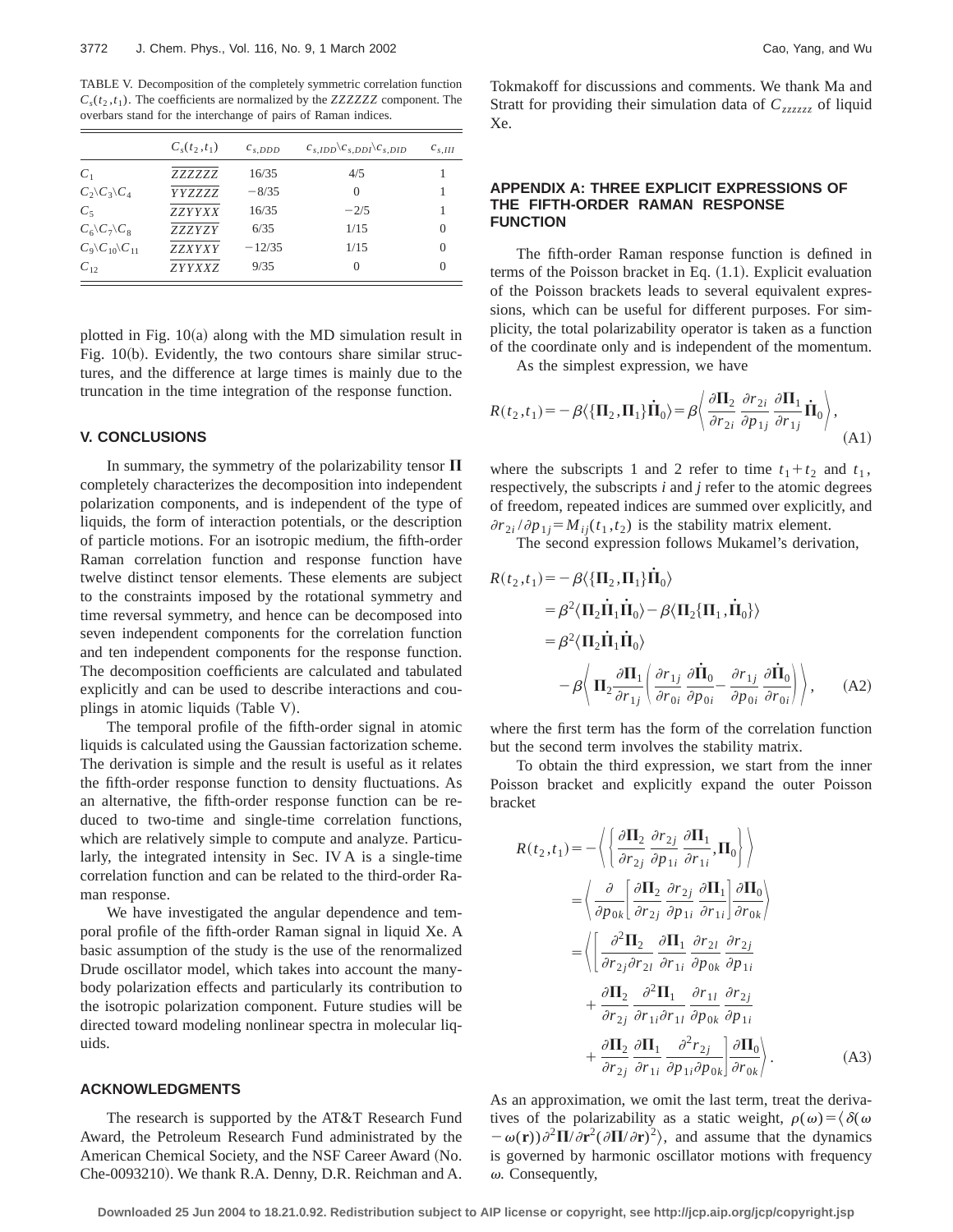$$
R(t_2, t_1) = \int d\omega \, \rho(\omega) \frac{1}{(m\omega)^2} \sin(\omega t_2)
$$
  
×[sin( $\omega t_1 + \omega t_2$ ) + sin( $\omega(t_1$ )], (A4)

which is the instantaneous normal mode expression for the fifth-order Raman response function. It is not difficult to introduce two different frequencies  $\omega_1$  and  $\omega_2$  for the two time intervals. The recent simulation by Ma and Stratt  $53$  indicates that the joint distribution of the two frequencies,  $\rho(\omega_1, \omega_2)$ , is dominated by the diagonal cross-section  $\omega_1 = \omega_2$ . So it is reasonable to use a single frequency in the instantaneous normal mode analysis.

### **APPENDIX B: DRUDE OSCILLATOR MODEL**

The Drude oscillator model consists of oscillating dipoles with polarizability  $\alpha$  interacting through the secondorder dipole tensor **T**. The total polarizability tensor of a fluid composed of *N* identical spherical Drude oscillators is

$$
\Pi(t) = \sum_{i \neq j}^{N} \alpha [\mathbf{I} - \alpha \mathbf{T}(t)]_{ij}^{-1},
$$
\n(B1)

where the summation is carried over all pair of particles, and  $\Pi$  is a function of evolving liquid configuration through the time dependence in  $\mathbf{T}_{ij}(t) = \mathbf{T}[\mathbf{r}_{ij}(t)]$ . The dipole–dipole interaction tensor is defined as  $T_{\mu\nu}(\mathbf{r}) = D_{\mu\nu}(\hat{\mathbf{r}})/r^3$ , where  $\mu$ and  $\nu$  denote the three Cartesian coordinates, **r** is the vector connecting a pair of liquid particles,  $\hat{\mathbf{r}} = \mathbf{r}/r$  is the corresponding unit vector, and **D** is the traceless dimensionless tensor  $\mathbf{D}(\hat{\mathbf{r}}) = 3\hat{\mathbf{r}}\hat{\mathbf{r}} - \mathbf{I}$ . The many-body polarization effect in Eq.  $(B1)$  leads to an infinite expression in terms of **T**, which to the leading other truncation of  $\Pi$  results in the pair interaction approximation

$$
\Pi \approx \sum_{i} \alpha + \sum_{i \neq j} \alpha \mathbf{T}_{ij} \alpha, \tag{B2}
$$

where the first term is a constant and the second term corresponds to the first-order dipole–induced-dipole interaction  $(DID)$ . Because  $T$  is a traceless tensor, the pair interaction in Eq.  $(B2)$  represents the anisotropic part of the DID polarizability. To account for the isotropic DID polarizability, it is necessary to include the next term,  $\alpha^3 \mathbf{T}_{ik} \mathbf{T}_{kj}$ , in the expansion of Eq. (B2). We explicitly evaluated the three-body term in Paper I and found that the anisotropic part of the DID interaction is long-ranged whereas the isotropic part of the DID interaction is short-ranged. The approximate resummation of the infinite terms in the expansion leads to a renormalized DID form for the total polarizability,

$$
\Pi \approx \sum_{i} \overline{\alpha} + \sum_{i \neq j} \overline{\alpha} \overline{\mathbf{T}}_{ij} \overline{\alpha} = \sum_{i} \overline{\alpha} + \sum_{i \neq j} \overline{\alpha} (h_i \mathbf{I} + h_D \mathbf{D}) \overline{\alpha},
$$
\n(B3)

where  $h_D$  is the traceless anisotropic part and  $h_I$  is the diagwhere  $n_D$  is the traceless anisotropic part and  $n_I$  is the diag-<br>onal isotropic part. The renormalized quantities  $\bar{\alpha}$  and  $\bar{T}$  are solved self-consistently in Paper I.

## **APPENDIX C: ROTATIONAL SYMMETRY OF THE TWO-TIME CORRELATION FUNCTION**

As shown in Sec. II, a large number of tensor elements are identical so that only twelve distinct elements are calculated. These twelve elements are used to define three sets of totally symmetric correlation functions in Eqs.  $(2.2)$ – $(2.4)$ which are related to each other through rotation invariance. Explicitly, rotational symmetry of an isotropic sample preserves the value of a tensor element under the rotation about any angle,

 $C_{\mu_2 \nu_2 \mu_1 \nu_1 \mu_0 \nu_0}$ 

$$
=R_{\mu_2\mu_2'}R_{\nu_2\nu_2'}R_{\mu_1\mu_1'}R_{\nu_1\nu_1'}R_{\mu_0\mu_0'}R_{\nu_0\nu_0'}C_{\mu_2'\nu_2'\mu_1'\nu_1'\mu_0'\nu_0'}\tag{C1}
$$

where  $R$  is the rotational transformation matrix. For example, we consider the rotation around the *X* axis through an angle in the *ZY* plane. The application of Eq. (C1) to the  $C_{zzzzzz}$ gives

$$
Z_z = \cos^6(\theta) Z_z + \cos^4(\theta) \sin^2(\theta) Z_{zy} + \cos^2(\theta) \sin^4(\theta) Z_{yz}
$$
  
+ 
$$
\sin^6(\theta) Z_y,
$$
 (C2)

which simplifies to  $3Z_{\mu}=Z_{\mu\nu}$ . For  $Z_{\mu\nu}$  components, we have

$$
Z_{zx} = \cos^4(\theta) Z_{zx} + \sin^4(\theta) Z_{yx} + 6 \sin^2(\theta) \cos^2(\theta) Z_{zyx},
$$
\n(C3)

which results in  $3Z_{\mu\nu\gamma} = Z_{\mu\nu}$ . These relations have been obtained by Tokmakoff and are included here for completeness.34

### **APPENDIX D: DERIVATION OF THE HYDRODYNAMIC EXPRESSION USING QUANTUM OPERATORS**

We now repeat the hydrodynamic evaluation of the fiftyorder Raman response by taking the classical limit of quantum operators after the Gaussian factorization. The response function in Eq.  $(1.1)$  is defined quantum mechanically as

$$
R(t_2, t_1) = -\frac{1}{\hbar^2} \langle [\hat{\mathbf{\Pi}}(t_2 + t_1), \hat{\mathbf{\Pi}}(t_1)], \hat{\mathbf{\Pi}}(0)] \rangle
$$
  

$$
= -\frac{1}{\hbar^2} \langle \hat{\mathbf{\Pi}}_2 \hat{\mathbf{\Pi}}_1 \hat{\mathbf{\Pi}}_0 - \hat{\mathbf{\Pi}}_1 \hat{\mathbf{\Pi}}_2 \hat{\mathbf{\Pi}}_0 - \hat{\mathbf{\Pi}}_0 \mathbf{\Pi}_2 \hat{\mathbf{\Pi}}_1
$$

$$
+ \hat{\mathbf{\Pi}}_0 \hat{\mathbf{\Pi}}_1 \hat{\mathbf{\Pi}}_2 \rangle, \tag{D1}
$$

where  $\Pi$  is the Heisenberg operator for the total polarizability. With the Fourier expression of  $\Pi$  given in Eq. (4.1), the first term in Eq.  $(D1)$  can be evaluated explicitly, giving

$$
\langle \hat{\Pi}(t_2 + t_1) \hat{\Pi}(t_1) \hat{\Pi}(0) \rangle
$$
  
\n=
$$
\left( \frac{\bar{\alpha}^2}{V} \right)^3 \sum \overline{\mathbf{T}}(\mathbf{k}_2) \overline{\mathbf{T}}(\mathbf{k}_1) \overline{\mathbf{T}}(\mathbf{k}) \langle \hat{\rho}_2 \hat{\rho}_2^+ \hat{\rho}_1 \hat{\rho}_1^+ \hat{\rho}_0 \hat{\rho}_0^+ \rangle
$$
  
\n
$$
\approx 4 \left( \frac{N \bar{\alpha}^2}{V} \right)^3 \sum \overline{\mathbf{T}}(\mathbf{k}) \overline{\mathbf{T}}(\mathbf{k}) \overline{\mathbf{T}}(\mathbf{k}) \hat{F}(t_1 + t_2, \mathbf{k})
$$
  
\n
$$
\times \hat{F}(t_2, -\mathbf{k}) \hat{F}(t_1, -\mathbf{k}),
$$
 (D2)

where the density operators at different times do not commute. The approximation arises from the application of the

**Downloaded 25 Jun 2004 to 18.21.0.92. Redistribution subject to AIP license or copyright, see http://jcp.aip.org/jcp/copyright.jsp**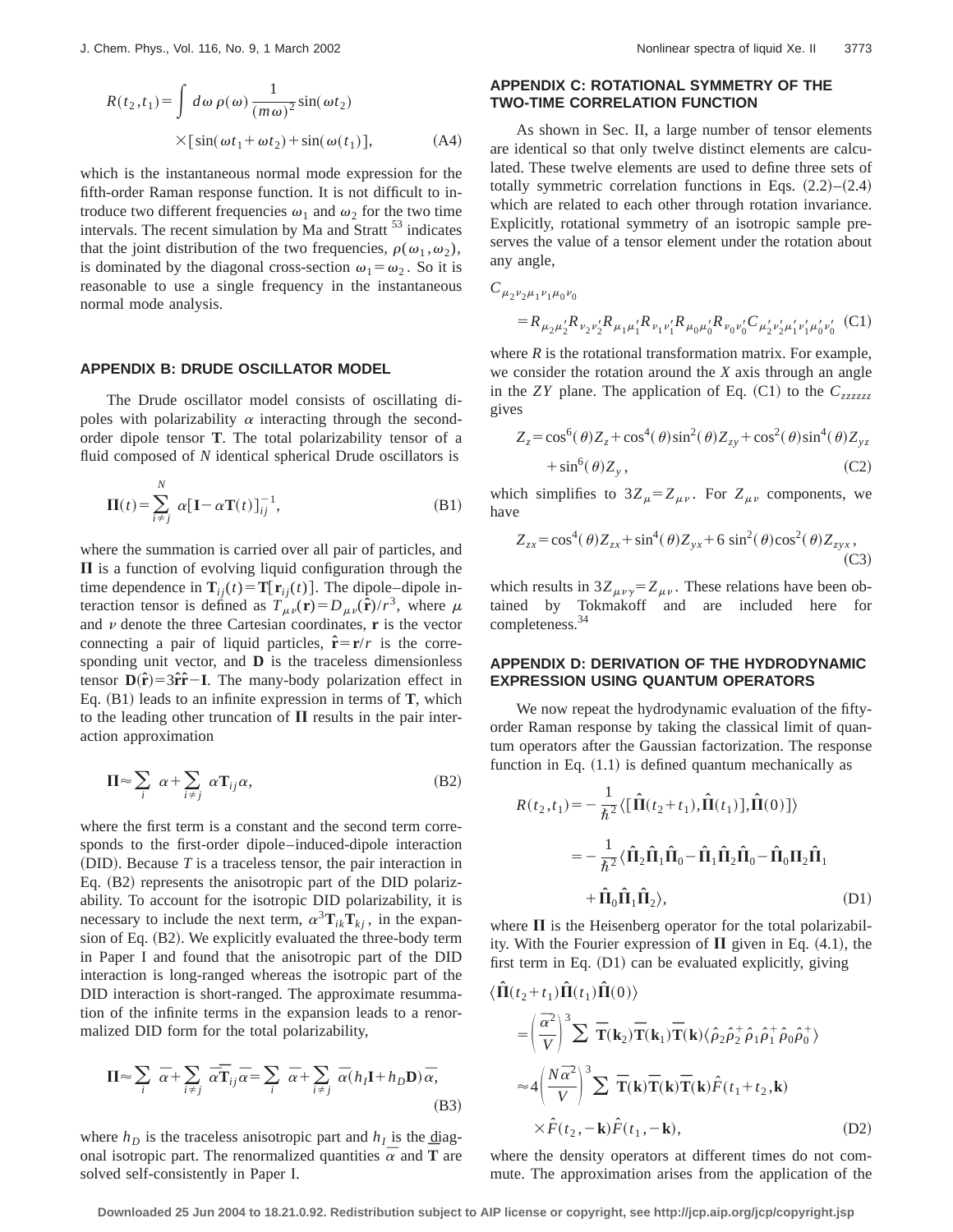Gaussian factorization scheme, and the factor of 4 arises from the different ways of decomposition. Combining the four terms in Eq.  $(D1)$ , we obtain

$$
\hat{F}(t_1+t_2,\mathbf{k})\hat{F}(t_2,-\mathbf{k})\hat{F}(t_1,-\mathbf{k})-\hat{F}(t_1+t_2,-\mathbf{k})\n\times \hat{F}(-t_2,-\mathbf{k})\hat{F}(t_1,\mathbf{k})-\hat{F}(-t_1-t_2,-\mathbf{k})\n\times \hat{F}(t_2,-\mathbf{k})\hat{F}(-t_1,-\mathbf{k})+\hat{F}(-t_1-t_2,\mathbf{k})\n\times \hat{F}(-t_2,-\mathbf{k})\hat{F}(-t_1,-\mathbf{k})=[\hat{F}(t_2,-\mathbf{k})-\hat{F}(-t_2,\mathbf{k})]\n\times[\hat{F}(t_1+t_2,\mathbf{k})\hat{F}(t_1,-\mathbf{k})-\hat{F}(-t_1-t_2,-\mathbf{k})\hat{F}(-t_1,\mathbf{k})\n=(i\beta\hbar)^2\partial_2F(t_2,\mathbf{k})\partial_1[F(t_1+t_2,\mathbf{k})F(t_2,\mathbf{k})],
$$
\n(D3)

where we have rearranged the second and fourth terms in Eq. (D3) via  $k \rightarrow -k$  and used the quantum-classical correspondence:  $\hat{F}(t, \mathbf{k}) - \hat{F}(-t, \mathbf{k}) = i\hbar \hat{B}\hat{F}(t)$ . Taking the continuous limit of **k** and replacing the potential with the dressed potential, we arrive at the final expression

$$
R(t_2, t_1) = N\rho^2 (\beta \hbar)^2 \overline{\alpha}^6 \frac{4}{(2\pi)^3}
$$
  
 
$$
\times \int d\mathbf{k} \overline{\mathbf{T}}_g(\mathbf{k}) \overline{\mathbf{T}}_g(\mathbf{k}) \partial_2 F(t_2, \mathbf{k}) \partial_1
$$
  
 
$$
\times [F(t_1 + t_2, \mathbf{k}) F(t_2, \mathbf{k})], \qquad (D4)
$$

which is the same as Eq.  $(3.5)$  derived with the classical Poisson bracket and similar to the MCT result published by Denny and Reichman.<sup>58</sup>

### **APPENDIX E: HYDRODYNAMIC EVALUATION OF THE INTERMEDIATE SCATTERING FUNCTION**

Here we summarize the molecular hydrodynamic expressions we used to evaluate the fifth-order signal, all the derivations can be found in Ref. 60. From the full hydrodynamic description, we obtain a set of coupled equations that take into account of the effects of temperature fluctuations,

$$
\frac{\partial}{\partial t} j_k^l(t) = ikc_T^2 n_k(t) - \nu_l k^2 j_k^l(t) + ikn \alpha c_T^2 T_k(t),
$$
  

$$
nC_v \frac{\partial}{\partial t} T_k(t) = \frac{C_v}{\alpha} (\gamma - 1) \frac{\partial}{\partial t} n_k(t) - \frac{\kappa k^2}{M} T_k(t),
$$
 (E1)

$$
\frac{\partial}{\partial t}n_k(t)=ikj_k^l(t),
$$

where  $j_k^l(t)$  is the longitudinal current,  $n_k(t)$  is the local number density,  $T_k(t)$  is the local temperature,  $\alpha$  is the thermal expansion coefficient,  $\gamma = C_p / C_v$  is the specific heat ratio,  $C_p$  and  $C_v$  are the specific heat at constant pressure and at constant volume, respectively,  $\nu_l$  is the kinematic longitudinal viscosity coefficient,  $c_T$  is the isothermal sound velocity, and  $\kappa$  is the thermal conductivity coefficient. The generalized Langevin equation for the longitudinal current correlation function is

$$
\frac{\partial}{\partial t}J_l(k,t) = -\int_0^t dt' K_l(k,t-t')J_l(k,t'),\tag{E2}
$$

where  $K_l(k,t)$  is the memory function for  $J_l(k,t)$ , given by

$$
K_l(k,t) = \frac{(kv_0)^2}{S(k)} + k^2 \Phi_l(k,t) + \frac{(kv_0)^2}{S(k)} (\gamma - 1) e^{-D_T k^2 t},
$$
\n(E3)

where  $D_T = \kappa/(nMC_v)$ ,  $S(k)$  is the static structure factor, and  $\Phi_l(k,t)$  is the longitudinal viscosity function. When  $\Phi_l(k,t) = 2 \nu_l \delta(t)$ ,  $K_l(k,t)$  reduces to the linearized hydrodynamic approximation for the memory function obtained from Eq.  $(E1)$ . The viscoelastic approximation leads to a generalized longitudinal viscosity function  $\Phi_l(k,t)$  without modifying the thermal conductivity contribution

$$
\Phi_{l}(k,t) = \Phi_{l}(k,0) \exp[-t/\tau_{l}(k)],
$$
\n
$$
\Phi_{l}(k,0) = \frac{\omega_{l}^{2}(k)}{(kv_{0})^{2}} - \gamma \frac{v_{0}^{2}}{S(k)}.
$$
\n(B4)

The second frequency moment  $\omega_l^2(k)$  can be calculated from the pair distribution function  $g(r)$  and the pair potential  $u(r)$ as follows:

$$
\omega_l^2(k) = 3k^2v_0^4 + \frac{nv_0^2}{M} \int d^3r g(r) \frac{\partial^2 u}{\partial z^2} (1 - \cos kz). \quad (E5)
$$

An empirical prescription for the relaxation time  $\tau_l(k)$  is given by Akcasu and Daniels  $as^{64}$ 

$$
\frac{1}{\tau_l^2(k)} = \frac{8}{3} \left[ c_\infty^2(k) - c_0^2(k) - v_0^2 \right] k^2 + \left( 1 + \frac{k^2}{k_l^2} \right)^{-1}
$$

$$
\times \left\{ \frac{1}{\tau_l^2(0)} - \frac{8}{3} \left[ c_\infty^2(0) - c_0^2(0) - v_0^2 \right] k^2 \right\}, \qquad (E6)
$$

where  $k_1=1.5 \text{ Å}$ ,  $c_{\infty}(k)$  and  $c_0(k)$  are the high-frequency and the low-frequency sound velocities, respectively,

$$
c_0(k) = v_0 \sqrt{\frac{\gamma}{S(k)}},
$$
  
\n
$$
c_{\infty}(k) = \left\{ \frac{1}{nM} \left[ \frac{4}{3} G_{\infty}(k) + K_{\infty}(k) \right] \right\}^{1/2},
$$
  
\n
$$
\frac{1}{\tau_l(0)} = \frac{c_{\infty}^2(0) - c_0^2(0)}{\frac{4}{3} \eta + \eta_R}.
$$
 (E7)

This empirical form of  $\tau_l(k)$  combines the elastic solid behavior at high frequency and the liquid behavior at low frequency, while still retaining the property of  $\tau_l(0)$  as a Maxwell relaxation time. Substituting this form of  $K_l(k,t)$  into the GLE for the longitudinal current correlation function  $J_l(k,t)$ , we obtain

 $\frac{4}{3}$   $\eta$  +  $\eta$ <sub>B</sub>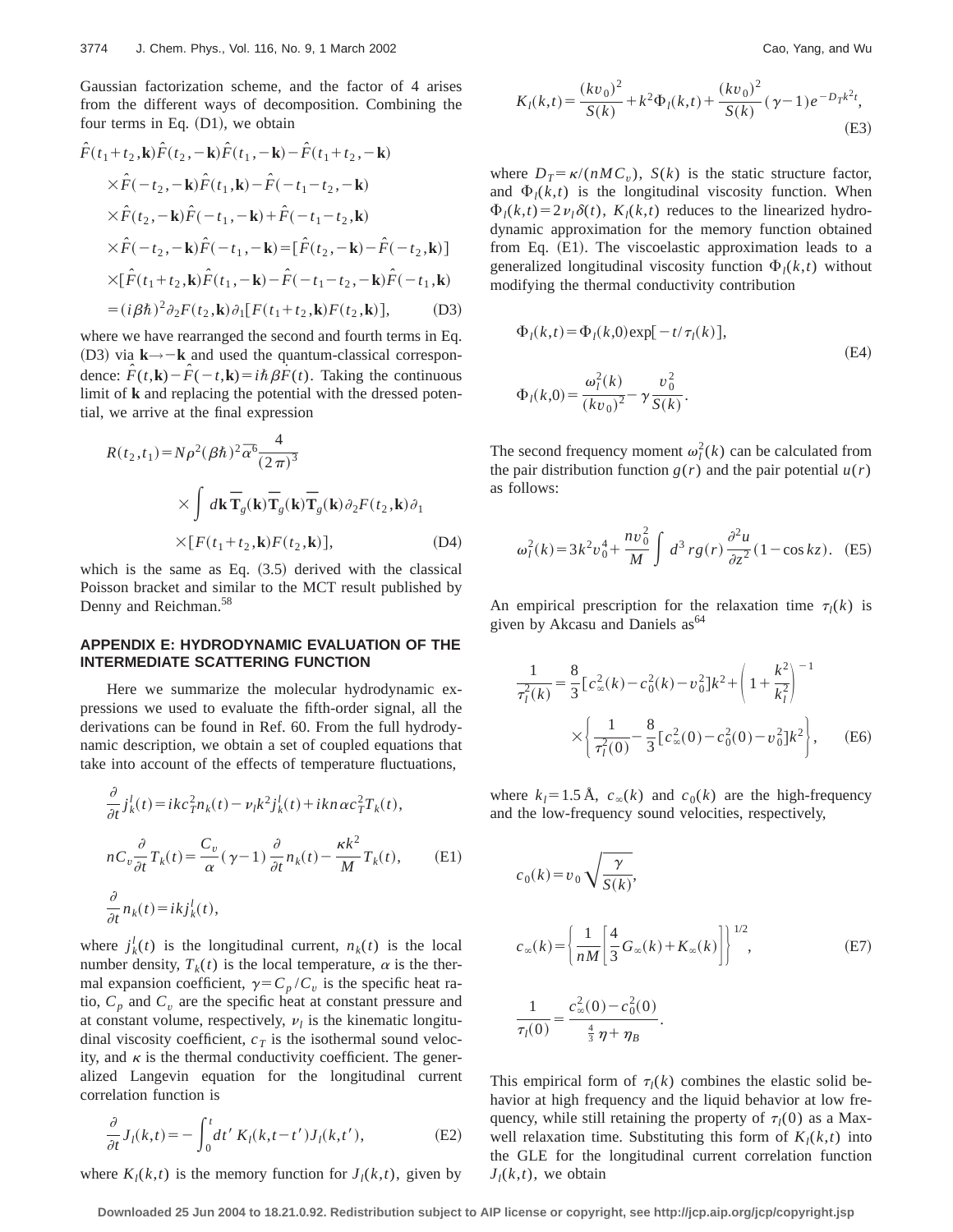$$
\overline{2},\tag{E8}
$$

$$
J_{l}(k,\omega) = v_{0}^{2} \frac{\omega^{2} k^{2} D'(k,\omega)}{[\omega^{2} - (kv_{0})^{2}/S(k) + \omega k^{2} D''(k,\omega)]^{2} + [\omega k^{2} D'(k,\omega)]}
$$

where

$$
D'(k,\omega) = \frac{(\gamma - 1)v_0^2}{S(k)} \frac{D_T k^2}{\omega^2 + (D_T k^2)^2} + \psi_l(k,0) \frac{\tau_l(k)}{1 + \omega^2 \tau_l^2(k)},
$$
  

$$
D''(k,\omega) = -\frac{(\gamma - 1)v_0^2}{S(k)} \frac{\omega}{\omega^2 + (D_T k^2)^2} - \psi_l(k,0) \frac{\omega \tau_l^2(k)}{1 + \omega^2 \tau_l^2(k)}.
$$
 (E9)

To proceed with the numerical calculation, we need to know the details of the wave-number-dependent shear modulus  $G_{\infty}(k)$  and the wave-number-dependent bulk modulus  $K_{\infty}(k)$ , which are related to the correlation functions of the stress tensor elements by

$$
G_{\infty}(k) = \beta \langle \sigma_{-k}^{xy} \sigma_{k}^{xy} \rangle, K_{\infty}(k) = \frac{\beta}{3} [\langle \sigma_{-k}^{zz} \sigma_{k}^{zz} \rangle + \langle \sigma_{-k}^{xx} \sigma_{k}^{zz} \rangle].
$$
 (E10)

The above-mentioned correlation functions are expressed in terms of the pair distribution function  $g(r)$  and the pair potential  $u(r)$  as

$$
\langle \sigma_{-\mathbf{k}}^{zz} \sigma_{\mathbf{k}}^{zz} \rangle = \frac{n}{\beta} \left[ \frac{3}{\beta} + n \int d^3 r g(r) \frac{\partial^2 u}{\partial z^2} \left( \frac{1 - \cos kz}{k^2} \right) \right],
$$
  

$$
\langle \sigma_{-\mathbf{k}}^{xx} \sigma_{\mathbf{k}}^{zz} \rangle = \frac{n}{\beta} \left[ \frac{1}{\beta} + n \int d^3 r g(r) \left( \frac{x}{z} \frac{\partial^2 u}{\partial x \partial z} - \frac{x}{z^2} \frac{\partial u}{\partial x} \right) \right]
$$

$$
\times \frac{1 - \cos kz}{k^2}, \qquad (E11)
$$

$$
\langle \sigma_{-\mathbf{k}}^{xy} \sigma_{\mathbf{k}}^{xy} \rangle = \frac{n}{\beta} \left[ \frac{1}{\beta} + n \int d^3 r g(r) \frac{\partial^2 u}{\partial x^2} \left( \frac{1 - \cos kz}{k^2} \right) \right],
$$

where the pair distribution function  $g(r)$  can be obtained using the Weeks–Chandler–Anderson method. Then given the Lennard-Jones potential

$$
u(r) = 4\,\epsilon \bigg(\frac{1}{(r/\sigma)^{12}} - \frac{1}{(r/\sigma)^6}\bigg),\tag{E12}
$$

we are able to calculate all the necessary parameters for  $J_l(k,\omega)$ . The density correlation function  $F(\mathbf{k},t)$  can be obtained with the following relations:

$$
F(k,t) = \frac{1}{2\pi} \int_{-\infty}^{\infty} d\omega \, e^{i\omega t} S(k,\omega), \tag{E13}
$$

$$
S(k,\omega) = \frac{k^2}{\omega^2} J_l(k,\omega).
$$
 (E14)

The Lennard-Jones system of Xe liquid is equilibrated under reduced temperature  $T^* = 0.76$  and reduced density  $\rho^*$ =0.85 with parameters  $\epsilon$ =236.6 $k_B$  and  $\sigma$ =3.88 Å. Under these parameters, the time unit for liquid Xe is  $\sigma\sqrt{m/\epsilon}$  $=$  2.7 ps. The specific heat ratio is 1.87, the shear viscosity and bulk viscosity in reduced units are  $\eta^* = 24.0$  and  $\eta^*$  $=7.3$ , respectively, which are taken from simulations under similar conditions in Ref. 65. To simplify the calculation,  $D_T \approx 0$  is assumed, i.e., the thermal diffusivity is neglected as an approximation. To proceed, the second frequency moment  $\omega_l^2(k)$ , the wave-number-dependent shear modulus  $G_\infty(k)$ , and the bulk modulus  $K_\infty(k)$  are calculated with Eqs. (E5) and (E10); the wave-number-dependent relaxation time  $\tau_l(k)$ is computed with Eq.  $(E6)$ ; the longitudinal current correlation function  $J_l(k,\omega)$  in Eq. (E8) is calculated with the parameters obtained in the previous steps. Then, the density correlation function  $S(k,\omega)$  can be calculated in the Fourier space, and its inverse Fourier transform of Eq.  $(E14)$  gives the intermediate scattering function  $F(k,t)$ .

- <sup>1</sup>G. R. Fleming, *Chemical Applications of Ultrafast Spectroscopy* (Oxford, University Press London, 1986).
- <sup>2</sup>S. Mukamel, *The Principles of Nonlinear Optical Spectroscopy* (Oxford, University Press, London, 1995).
- <sup>3</sup>K. D. Rector, J. R. Engholm, J. R. Hill, D. J. Mayers, R. Hu, S. G. Boxer, D. D. Dlott, and M. D. Fayer, J. Phys. Chem. **102**, 331 (1998).
- <sup>4</sup>P. Vohringer, D. C. Arnett, T.-S. Yang, and N. F. Scherer, Chem. Phys. Lett. 237, 387 (1995).
- $5$ C. J. Brennan and K. A. Nelson, J. Chem. Phys.  $107$ , 9691 (1997).
- 6D. A. Blank, G. R. Fleming, M. Cho, and A. Tokmakoff, in *Ultrafast Infrared and Raman Spectrosopy*, edited by M. D. Fayer, 1999.
- 7P. Hamm, M. Lim, M. Asplund, and R. M. Hochstrasser, Chem. Phys. Lett. 301, 167 (1999).
- <sup>8</sup> R. F. Loring and S. Mukamel, J. Chem. Phys. **83**, 2116 (1985).
- <sup>9</sup> Y. Tanimura and S. Mukamel, J. Chem. Phys. 99, 9496 (1993).
- $10$ K. Tominaga and K. Yoshihara, Phys. Rev. Lett.  $74$ ,  $3061$  (1995).
- $11$ T. Steffen and K. Duppen, Phys. Rev. Lett. **76**, 1224 (1996).
- $12$ T. Steffen and K. Duppen, J. Chem. Phys. **106**, 3854 (1997).
- 13D. J. Ulness, J. C. Kirkwood, and A. C. Albrecht, J. Chem. Phys. **108**, 3897 (1998).
- 14A. Tokmakoff, M. J. Lang, D. S. Larsen, G. R. Fleming, V. Chernyak, and S. Mukamel, Phys. Rev. Lett. **79**, 2702 (1997).
- <sup>15</sup> W. Zhou and J. C. Wright, Phys. Rev. Lett. **84**, 1411 (2000).
- 16V. Astinov, K. J. Kubarych, C. J. Milne, and R. J. D. Miller, Chem. Phys. 327, 334 (2000).
- 17O. Golonzka, N. Demirdoven, M. Khalil, and A. Tokmakoff, J. Chem. Phys. 113, 9893 (2000).
- 18D. A. Blank, L. J. Kaufman, and G. R. Fleming, J. Chem. Phys. **113**, 771  $(2000)$
- 19L. Kaufman, D. A. Blank, and G. R. Fleming, J. Chem. Phys. **114**, 2312  $(2001).$
- <sup>20</sup> J. Cao, J. Wu, and S. Yang, J. Chem. Phys. **116**, 3739 (2002), preceding paper.
- <sup>21</sup>N. van Kampen, Phys. Norv. **5**, 271 (1971).
- $22$  J. A. Leegwater and S. Mukamel, J. Chem. Phys.  $102$ ,  $2365$  (1995).
- <sup>23</sup> S. Mukamel, V. Khidekel, and V. Chernyak, Phys. Rev. E 53, R1 (1996).
- <sup>24</sup> J. Wu and J. Cao, J. Chem. Phys. **115**, 5381 (2001).
- <sup>25</sup> W. Miller, J. Chem. Phys. **54**, 5386 (1971).
- 26M. Ovchinnikov, V. A. Apkarian, and G. A. Voth, J. Chem. Phys. **114**, 7130 (2001).
- <sup>27</sup> L. R. Pratt, Mol. Phys. **40**, 347 (1980).
- $^{28}$  J. S. Hoye and G. Stell, J. Chem. Phys. **73**, 461 (1980).